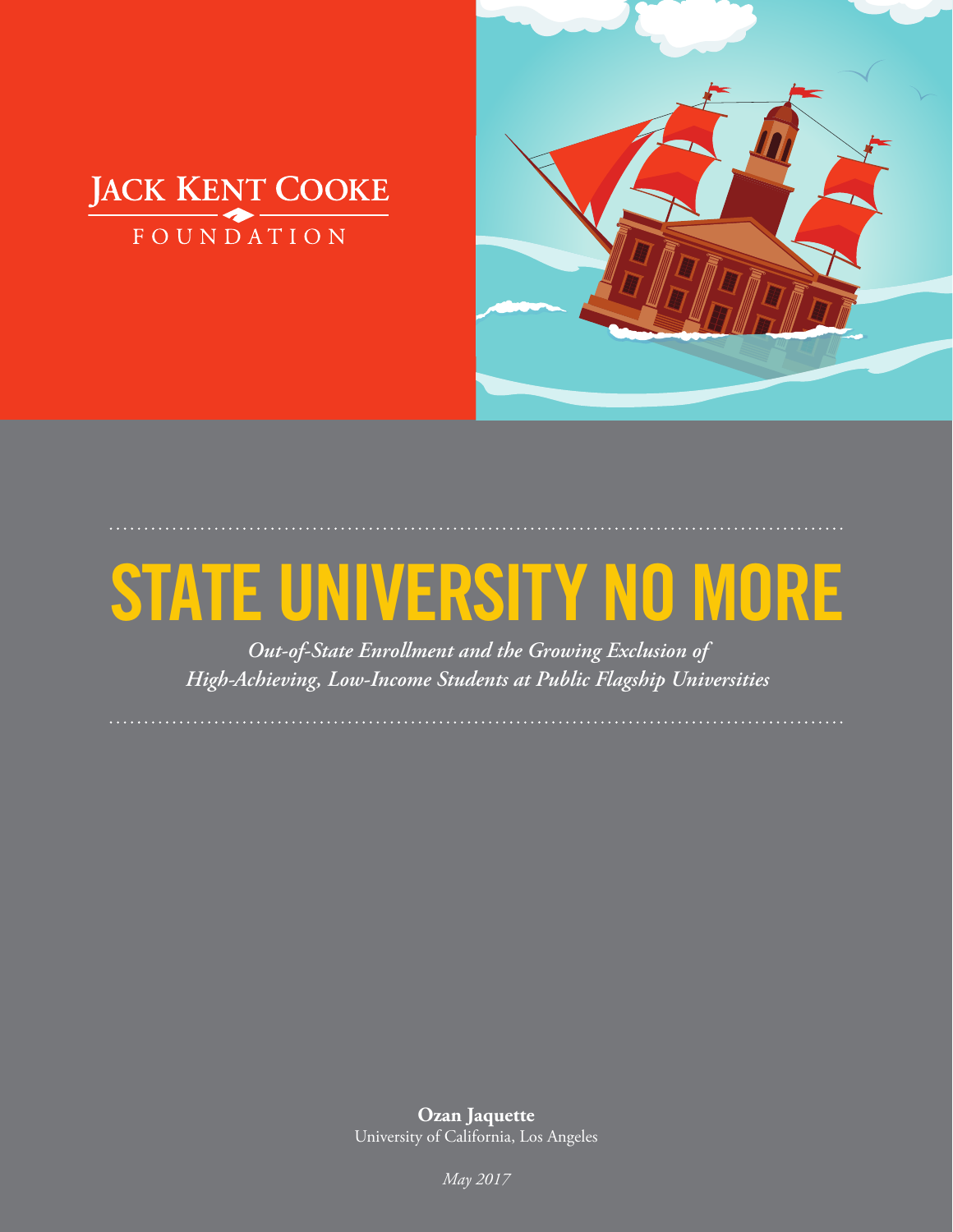**PERICAL SERVIER ISLE ISLE THEOREM THEOREM THEOREM THEOREM ISLE THEOREM ISLE ISLE ISLAMING IN UNIVERSITY Of Michigan President James Angell referred** ublic flagship state universities have long been the dominant "engines of social mobility" for high-achieving, low-income studen[ts.1](#page-20-0) These institutions were founded to provide what to in the late 1800s as "an uncommon education for the common man"who could not afford tuition at elite private institution[s.2](#page-20-0)

Public flagship universities have more potential to help talented, low-income students realize their full potential than any other type of postsecondary institution. Yet, contemporary debates about access inequality often focus on selective private institutions.<sup>3,4</sup> This despite the fact that these boutique colleges enroll a tiny share of the total number of undergraduates in the United States and cannot deliver social mobility en masse. State policymakers increasingly view community college transfer as the preferred pathway to the baccalaureate for low-income students. However, starting at a community college dramatically decreases the probability of receiving a bachelor's degree.<sup>5</sup> Public regional universities are important engines of baccalaureate attainment. State higher education systems designate public flagship universities with the responsibility of educating the future business, professional, and civic leaders of the state.<sup>6,7</sup> Therefore, as a matter of policy, we should be channeling talented, low-income students to the state public flagship universities.

Unfortunately, policy reports by The Education Trust and the New America Foundation argue that many public flagship state universities are abandoning their historical commitment to access for talented moderate- and lowincome students[.8,9,10](#page-20-0) At the University of Michigan, for example, average family income in 2014 was \$200,000, which president emeritus James Duderstadt characterized as, "more characteristic of society's '1%' than 'the common man.['"11](#page-20-0)

Many public flagship universities today are *prioritizing* affluent out-of-state students, who are charged higher tuition, over the moderate- and low-income state residents who they were created to serve. For prestigious public flagship universities (e.g., the University of Michigan and UCLA) that attract affluent, high-achieving out-of-state students, out-of-state enrollment growth

Sadly, in many states the once glorious flagship university is now the repository of *a majority* out-of-state students, many of whom are dramatically less academically oriented.

simultaneously promotes the pursuits of revenue generation and academic prestige.<sup>12</sup> [Ho](#page-20-0)wever, growth in the share of out-of-state students is associated with a *decline* in the share of able, moderate- and low-income students and increases the sense of isolation for such students at prestigious flagship campuses.<sup>13</sup> [Fu](#page-20-0)rthermore, out-of-state enrollment growth also crowds-out in-state enrollment at prestigious public flagship[s.](#page-20-0)<sup>14</sup>

By contrast, less prestigious public flagship universities (e.g., University of Arizona and the University of Arkansas) attract out-of-state applicants with lower records of academic achievement, often targeting those who have been denied entry to public flagship universities in their home states.<sup>[15,16](#page-20-0)</sup> These students are valued because they can afford much higher out-of-state tuition revenue, but many fall short on [aptitu](#page-20-0)de and effort and view college life as a continuing party. <sup>17</sup> In great numbers, these students change the social and academic climate of a flagship state university, making high-achieving, low-income students feel unwelcome for their academic effort and socially excluded for their lack of money.

There was a time when aspiring high-achieving, low-income students were sought after by admissions officers of state flagship universities because their inclusion fulfilled the mission of the institution, i.e., to provide a route enabling the industrious student to receive a superior education and become a successful professional. Those days are ending. **Sadly, in** many states the once glorious flagship university is now the repository of *a majority* out-of-state students, many of whom are dramatically less academically oriented (Table 1, page 3).

This brief argues that social mobility is a declining priority for flagship universities in an increasing number of states. Highachieving, low-income students are tragically no longer able to look on their state's public flagship universities as engines to permit them to climb the ladder of socioeconomic class. Many flagships have become crass, moneymaking operations.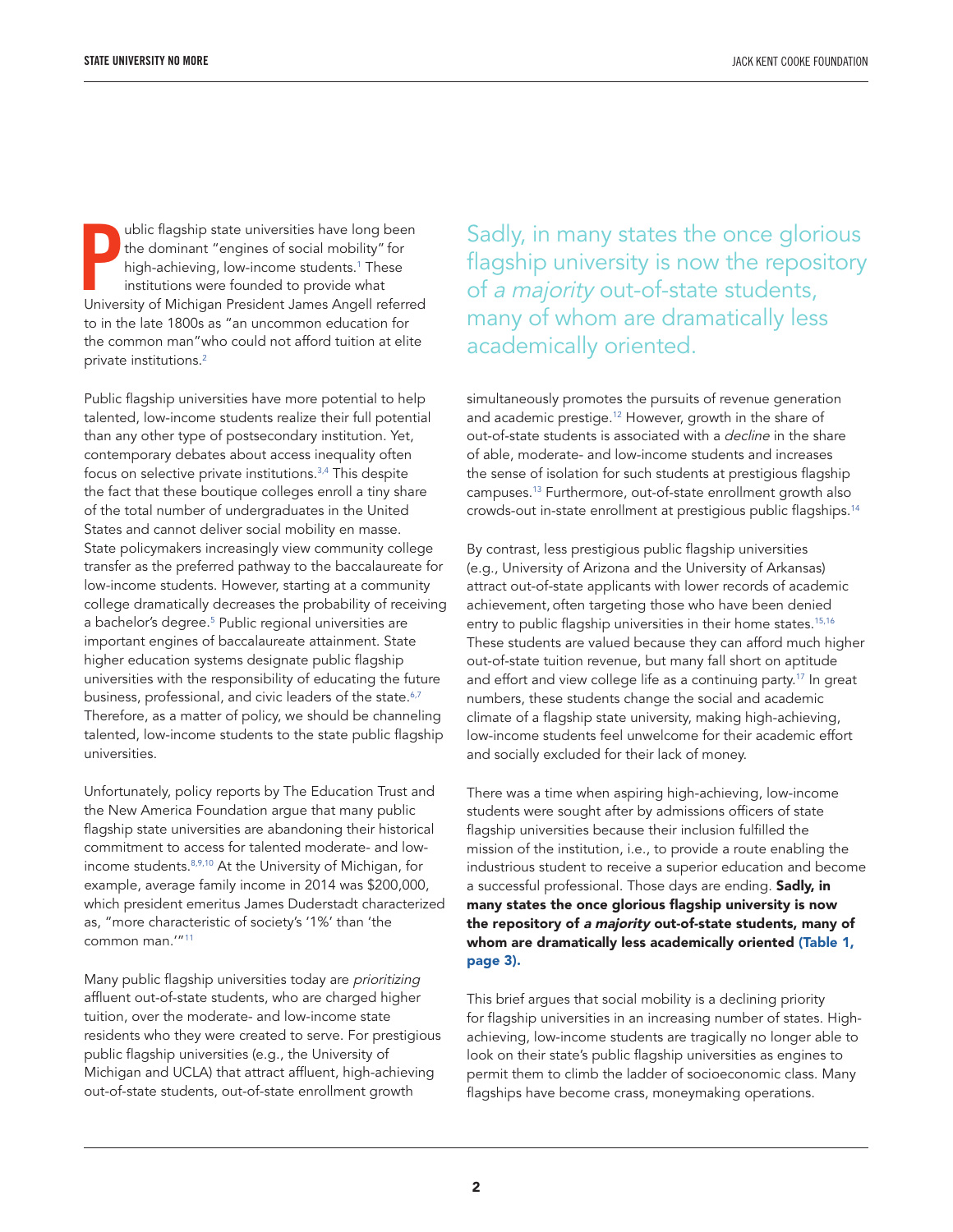<span id="page-2-0"></span>The first section of this brief shows that even a dramatic increase in access at selective private colleges would affect a relatively small number of moderate- and low-income students. Therefore, policy debates about access should relinquish the focus on selective privates and focus more on public flagship state universities, which have the capacity to serve large numbers of such students. The second section shows that in many states higher education funding has declined while tuition price has increased, undermining access to public flagship universities for moderate- and lowincome students. Section three shows that public universities have responded to cuts in state funding by increasing their out-of-state enrollment. Unfortunately, out-of-state students are often less qualified and lacking in serious academic interests, particularly at less prestigious flagship universities. The fourth section reviews ethnographic research by Elizabeth Armstrong and Laura Hamilton, which describe how the shift towards accepting more out-of-state students adversely affects the academic and social climat[e.18 Th](#page-20-0)e brief concludes with policy recommendations to reclaim the historic mission of social mobility through education.

## SELECTIVE PRIVATE COLLEGES ARE BOUTIQUES, NOT SIGNIFICANT ENGINES OF SOCIAL MOBILITY

National debates about access for high-achieving, lowincome students devote a disproportionate share of attention to selective private colleges and universities. For example, Stanford University Professor Caroline Hoxby's influential work on "under-matching" by high-achieving, lowincome students defines "selective colleges" using metrics (e.g., SAT/ACT scores and Barron's Profiles of American Colleges) that focus primarily on private institutions[.19,20 I](#page-20-0)n turn, Hoxby's focus on selective college selection strongly influenced policy discourse about access inequality by the Obama administration.<sup>21,22</sup>

In the mass media, articles addressing access for low-income students at elite private colleges dominate the headlines.

Table 1: Public flagship universities with more than 50% out-of-state freshmen in fall 2014

| Rank           | <b>Institution name</b>                   | % out-of-state |
|----------------|-------------------------------------------|----------------|
| 1              | University Of Vermont                     | 76.5           |
| $\overline{2}$ | University Of Delaware                    | 63.9           |
| 3              | The University Of Alabama                 | 63.9           |
| $\overline{4}$ | North Dakota State University-Main Campus | 63.6           |
| 5              | University Of New Hampshire-Main Campus   | 57.2           |
| 6              | University Of Rhode Island                | 56.4           |
| 7              | University Of Mississippi                 | 55.7           |
| 8              | West Virginia University                  | 55.0           |
| 9              | University Of Oregon                      | 53.2           |
| 10             | University Of Iowa                        | 52.9           |
| 11             | University Of South Carolina-Columbia     | 50.2           |

Note: Author calculations from IPEDS Fall Enrollment survey, Fall Migration sub-survey.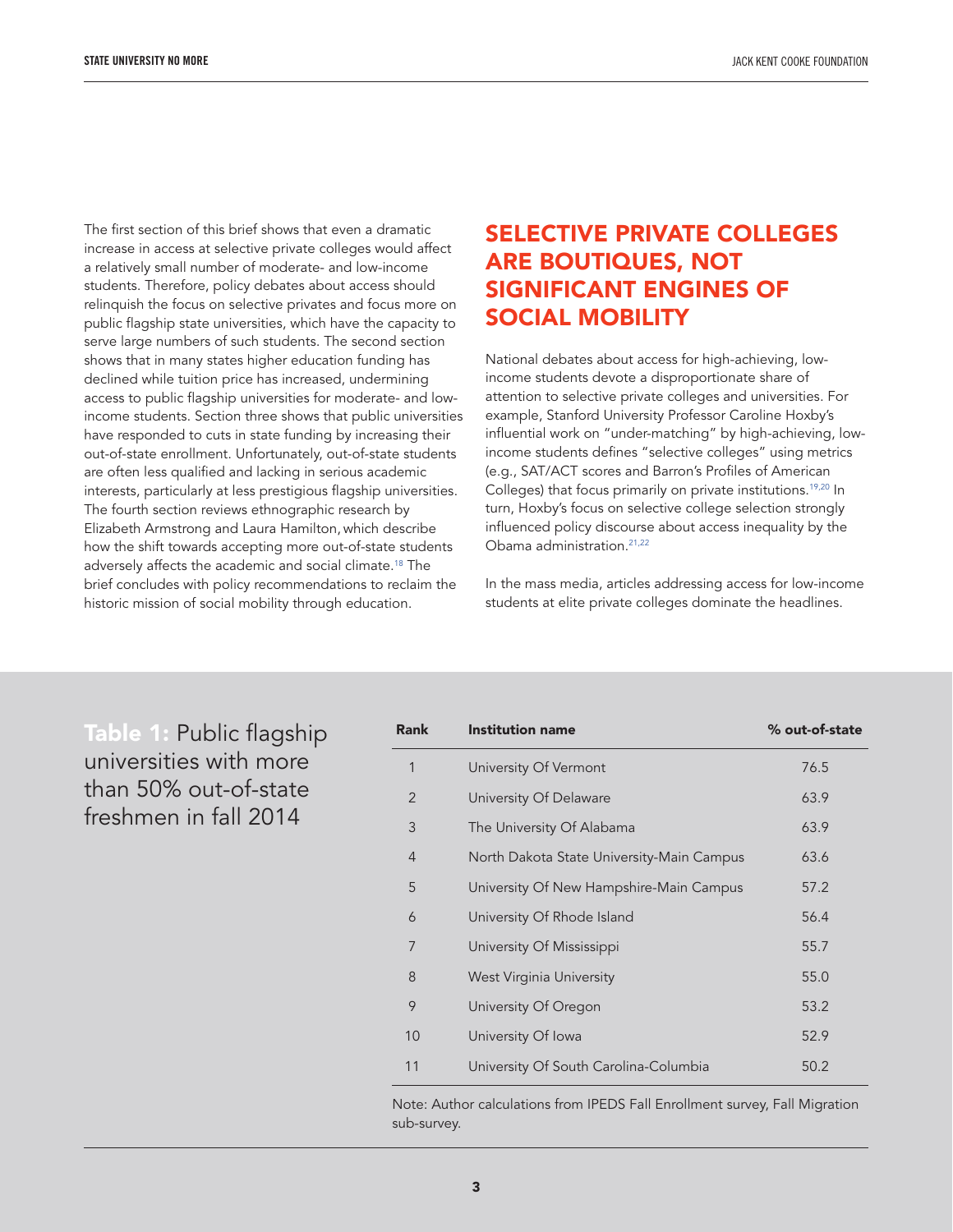About 2.6 million undergraduates attended the public flagship state universities in 2014-15, representing 10.9% of all undergraduates. In other words, four times as many students attend public flagship universities as attend selective private institutions.

For example, Malcolm Gladwell's podcast on college access for students of modest means contrasts efforts made by Vassar College to increase enrollment of low-income students with Bowdoin College, which spends money on "country club" amenities to attract and retain wealthy students.<sup>23</sup>

The New York Times' "College Access Index" provides a less extreme example of media focus on selective private colleges. This index ranks the "top colleges doing the most" to graduate low-income students. The 2015 iteration ranked 179 institutions. The top seven institutions were all public flagship universities. However, 18 of the top 30 institutions were privates. For example, Vassar, Amherst, and Pomona were ranked 8th, 9th, and 10th, respectively.<sup>24</sup> Yet the absolute number of moderate- and low-income students enrolled in these institutions is tiny. In 2014-15, Vassar College had 613 recipients of Pell Grant – the federal government's grant program for low-income students – who represented 23.2% of all undergraduates. Amherst College had 442 Pell recipients, who represented 23.1% of all undergraduate[s.25 P](#page-20-0)omona College had 326 Pell recipients, who represented 19.6% of all undergraduates. The absolute number of Pell Grant recipients that these elite private colleges enroll is a mere rounding error in comparison to Pell Grant enrollment at public flagship universities. For example, the University of Washington ranked 13th on the Access Index and enrolled 11,807 Pell Grant recipients (26% of undergraduate enrollment) in 2014-15, while the University of New Mexico enrolled 13,134 Pell Grant recipients (38% of its undergraduate enrollment), but was not ranked by the Access Index because its five-year graduation rate was below 75%.

The attention showered on selective private colleges is unhelpful. On one hand, it is true that these institutions control access to elite social and employer networks.<sup>26</sup>

Therefore, ensuring that affluent households and legacy students do not monopolize access to selective private colleges is a worthy goal. On the other hand, selective private colleges and universities are *tiny* compared to state public flagship universities. If we are concerned with helping as many high-achieving, moderate- and low-income students as possible to realize their full potential and achieve social mobility, we cannot let small selective private colleges dominate debates about access.

A few descriptive statistics further demonstrates that selective private institutions are boutiques while [public](#page-20-0) flagships can be massive engines of social mobility.<sup>27</sup>

[Figure 1, page 5 sh](#page-4-0)ows the distribution of undergraduates by institutional type. In 2014-15, about 626,000 undergraduates attended all of the private selective colleges, representing about 2.7% of the 23.6 million undergraduates in the U.S. By contrast, about 2.6 million undergraduates attended the public flagship state universities in 2014-15, representing 10.9% of all undergraduates. In other words, four times as many students attend public flagship universities as attend selective private institutions.

[Figure 2, page 5 sh](#page-4-0)ows the number of Pell Grant recipients by institution type in 2014-15. Of the 8.2 million undergraduates receiving a Pell Grant, only 100,000 attended a private selective college, representing 1.2% of the total Pell population.

Public flagship universities enrolled about 710,000 Pell Grant recipients, representing about 8.7% of the total Pell population, or seven times the number at private selective colleges.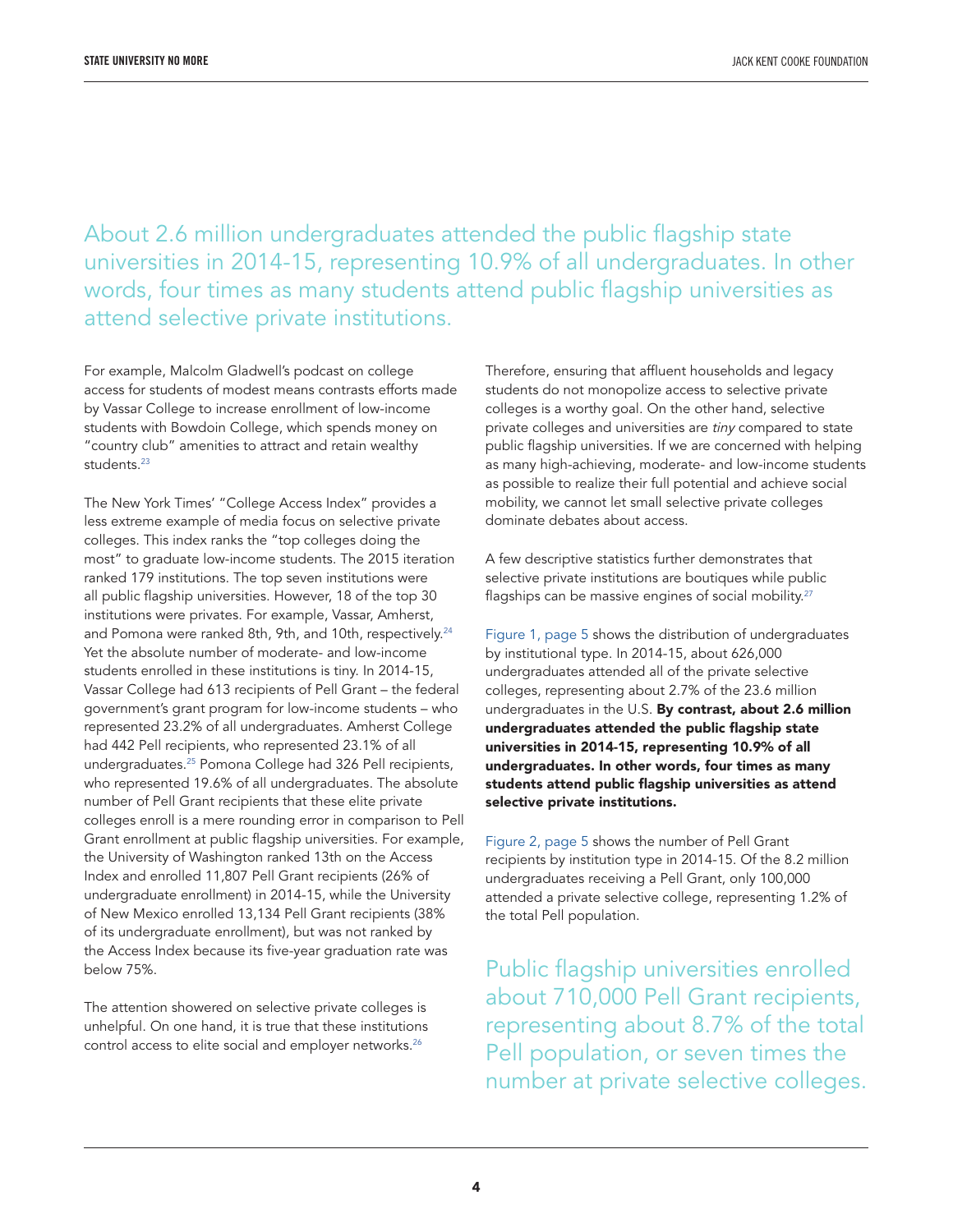## <span id="page-4-0"></span>Figure 1: Number of undergraduates (12-month headcount) by institutional type, 2001-02 to 2014-15

| Private selective |  |
|-------------------|--|
| Public flagship   |  |
| Other public 4-yr |  |
| Other non-profit  |  |
| Public 2-yr       |  |
| For-profit        |  |



Note: Author calculations from IPEDS 12-Month Enrollment survey and Office of Federal Student Aid Title IV Program Volume Reports.



Non-Pell students



Note: Author calculations from IPEDS 12-Month Enrollment survey and Office of Federal Student Aid Title IV Program Volume Reports.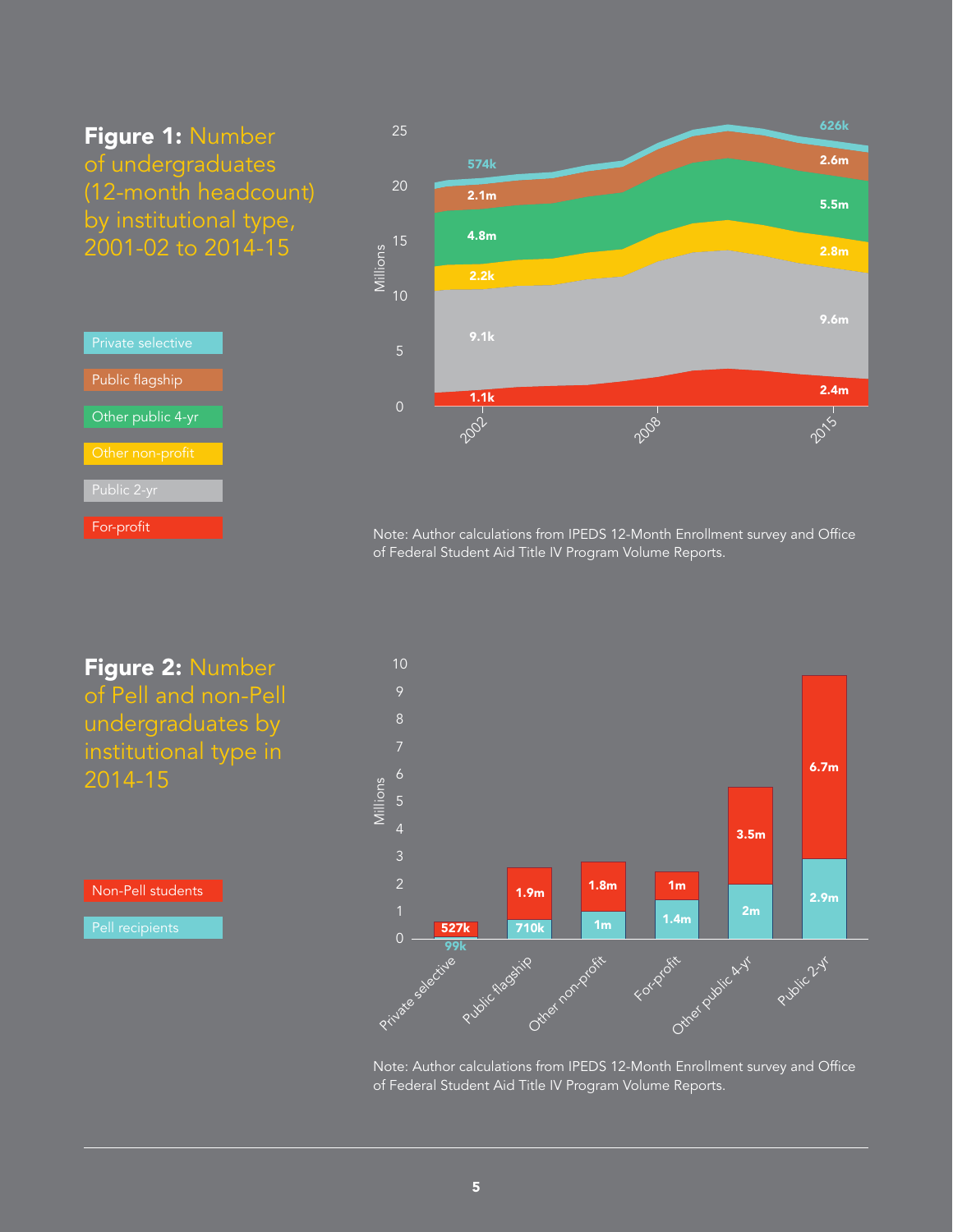By contrast, public flagship universities enrolled about 710,000 Pell Grant recipients, representing about 8.7% of the total Pell population, or seven times the number at private selective colleges. While total enrollment and total Pell Grant enrollment at selective privates is a drop in the bucket, public flagship universities enroll a substantial share of all un[dergra](#page-21-0)duates and a substantial share of all Pell Grant recipients.<sup>28</sup>

In view of the limited number of spaces at selective private colleges, the real question is whether high-achieving, moderate- and low-income students have access to public flagship universities on an equal footing. Recent policy changes make clear that public flagship universities are abandoning their historical commitment to social mobility, and focusing instead on revenue generation by prioritizing enrollment by out-of-state students.<sup>[29,30](#page-21-0)</sup>

[Figure 3, page 7 sh](#page-6-0)ows that the percentage of Pell Grant recipients at public flagships hovered around 20% throughout most of the early 2000s. From 2009 to 2012, the percentage of Pell Grant recipients increased substantially, but this growth was due primarily to the Obama administration increasing Pell Grant funding, rather than to efforts by universities. Since 2011-12, the percentage of Pell Grant recipients at public flagship universities has actually declined slightly and remains much lower than the percentage of Pell Grant recipients at other public universities. As a result, there are fewer moderate- and lowincome students attending public flagship state universities and their opportunity for moving up the socioeconomic ladder has been reduced. We turn next to state funding policy that has stimulated this unfortunate trend.

Enrollment by moderate- and low-income students at public flagship state universities has stagnated because states have *disinvested* in public higher education.

#### STATE DISINVESTMENT AND RISING TUITION PRICE

Enrollment by moderate- and low-income students at public flagship state universities has stagnated because states have *disinvested* in public higher education. [Figure 4, page 7 sh](#page-6-0)ows change over time in the average of total state higher education funding divided by the number of 18-24-year-olds in the state.

Throughout the 1990s and the early 2000s, state funding *per capita* generally fell during recessions and rose during economic recoveries. Starting in 2009, however, state funding per capita has declined dramatically and has not come close to pre-recession levels, even as the economy recovered. [Table 2, page 8 sho](#page-7-0)ws that state funding per 18-24 year-old differs wildly across states. For example, in 2014-15 North Carolina spent \$4,081 per 18-24-year-old while while Pennsylvania spent only \$1,720 and Arizona spent even less at \$1,397. New Hampshire, the worst state on this measure, spent only \$959 per 18-24-year-old.

State funding cuts cause tuition price to increase.<sup>[31,32](#page-21-0)</sup> Though state policymakers retain authority to approve changes in in-state tuition in most states, they usually allow universiti[es to](#page-21-0)  increase tuition price to compensate for state funding cuts.<sup>33</sup> [Figure 5, page 9 sh](#page-8-0)ows that the average (inflation-adjusted) price of in-state tuition and mandatory fees at public flagship universities has more than doubled since 1999-2000.

[Figure 5, page 9 a](#page-8-0)lso shows that the average total cost of attendance (tuition, mandatory fees, room and board) now exceeds \$20,000 for in-state students. A large body of research finds that in-state enrollment declines when in-state tuition price rises and moderate- and low-income students ar[e the popu](#page-21-0)lation most likely to be hit by high tuition prices. 34,35,36,37

[Table 3, page 10 sh](#page-9-0)ows that in-state tuition price differs dramatically across state universities. For example, the University of Wyoming charged in-state students \$4,111 per year in 2015-16 while Michigan State University charged \$14,105.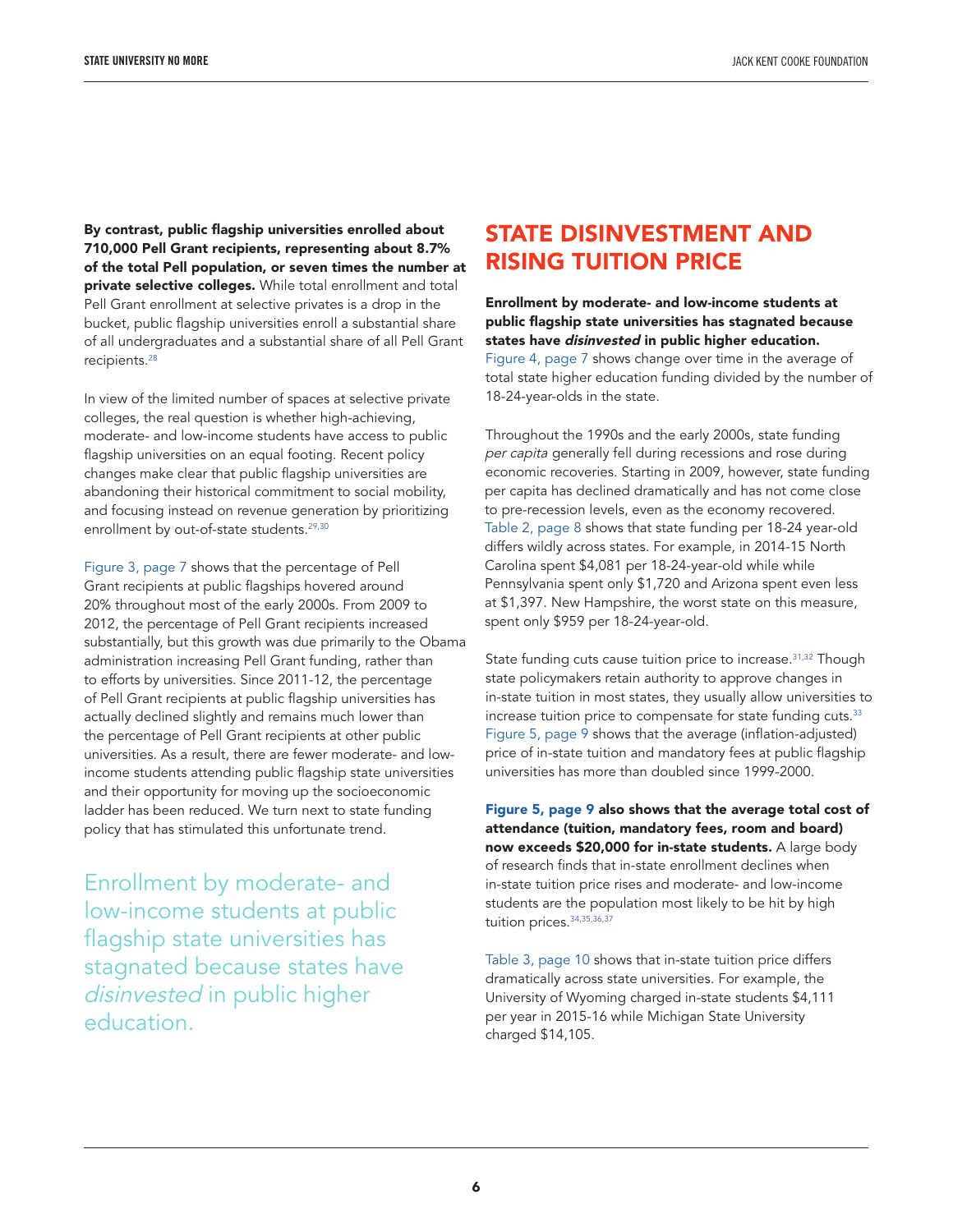<span id="page-6-0"></span>Figure 3: Percent of undergraduates receiving Pell by institutional type, 2001-02 to 2014-15

| <b>Private</b> selective |
|--------------------------|
| Public flagship          |
| Other public 4-yr        |
| Other non-profit         |
| Public 2-yr              |
| For-profit               |



Note: Author calculations from IPEDS 12-Month Enrollment survey and Office of Federal Student Aid Title IV Program Volume Reports.

Figure 4: Average state higher education funding per 18-24 year-old, 1991-92 to 2014-15

Appropriations + grant aid Appropriations



Note: Author calculations from Grapevine *Appropriations of State Tax Funds for Operating Expenses of Higher Education,* the National Association of State Student Grant and Aid Programs, and the U.S. Census Bureau.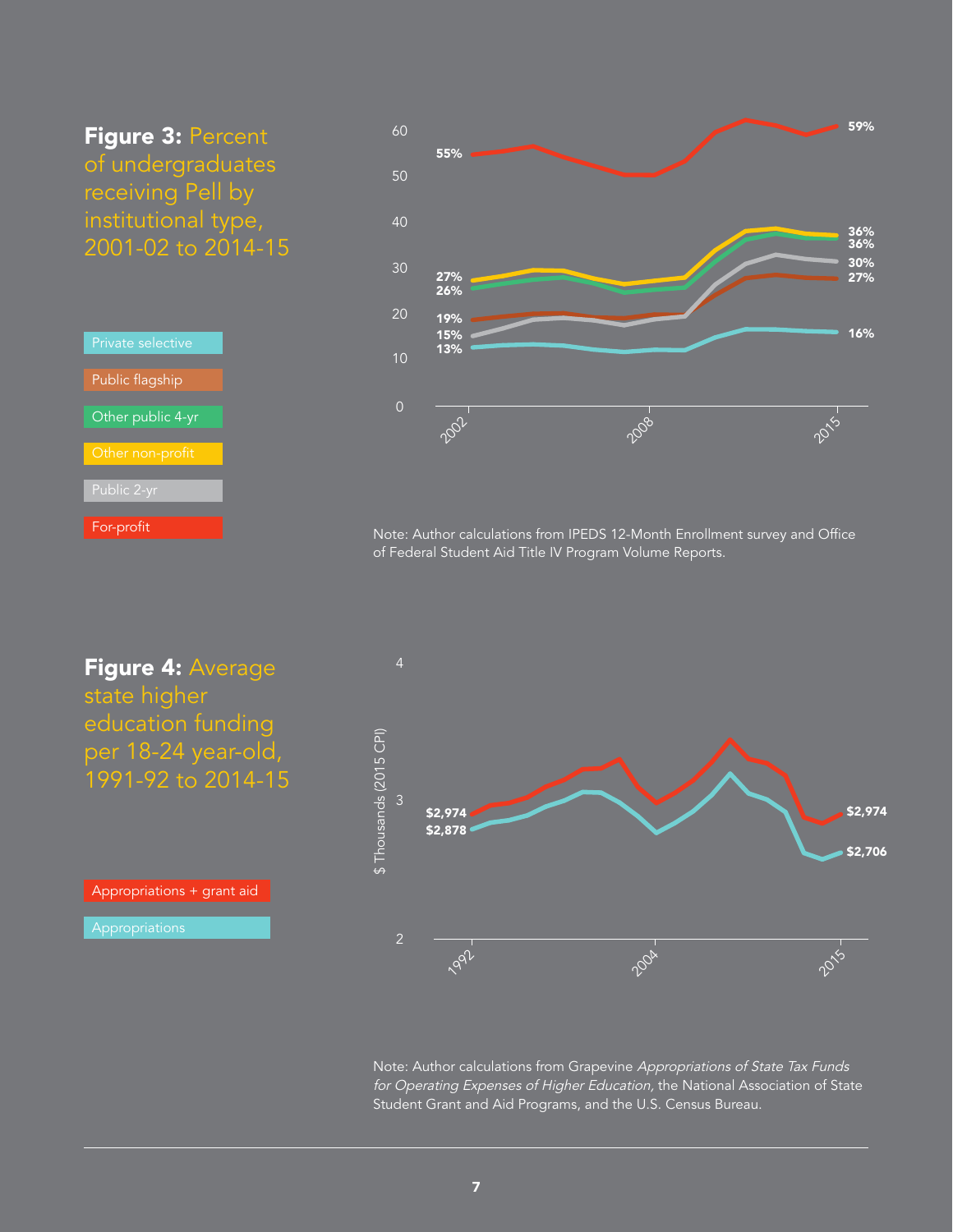## <span id="page-7-0"></span>Table 2: Rank of states by appropriations plus grants per 18-24 year old, 2014-15

| <b>Rank</b>             |                | <b>Funding per</b><br>State 18-24 year old | <b>Funding</b><br>(\$ millions) | <b>Total 18-24</b><br>(thousands) | Rank |                 | <b>Funding per</b><br>State 18-24 year old (\$ millions) | <b>Funding</b> | <b>Total 18-24</b><br>(thousands) |
|-------------------------|----------------|--------------------------------------------|---------------------------------|-----------------------------------|------|-----------------|----------------------------------------------------------|----------------|-----------------------------------|
| 1                       | <b>WY</b>      | 6,772                                      | 389                             | 57                                | 26   | $\mathsf{IA}$   | 2,850                                                    | 913            | 320                               |
| $\overline{2}$          | AK             | 4,869                                      | 398                             | 82                                | 27   | <b>TX</b>       | 2,784                                                    | 7,650          | 2,748                             |
| 3                       | <b>NM</b>      | 4,857                                      | 1,012                           | 208                               | 28   | DE              | 2,782                                                    | 250            | 90                                |
| 4                       | <b>ND</b>      | 4,551                                      | 428                             | 94                                | 29   | SC              | 2,779                                                    | 1,339          | 482                               |
| 5                       | IL             | 4,234                                      | 5,301                           | 1,252                             | 30   | KS              | 2,719                                                    | 822            | 302                               |
| 6                       | H <sub>l</sub> | 4,139                                      | 572                             | 138                               | 31   | VA              | 2,699                                                    | 2,238          | 829                               |
| $\overline{\mathbf{z}}$ | <b>NC</b>      | 4,081                                      | 4,031                           | 988                               | 32   | UT              | 2,696                                                    | 899            | 333                               |
| 8                       | <b>AR</b>      | 3,908                                      | 1,120                           | 287                               | 33   | FL.             | 2,616                                                    | 4,666          | 1,783                             |
| 9                       | <b>NE</b>      | 3,834                                      | 735                             | 192                               | 34   | ID              | 2,605                                                    | 407            | 156                               |
| 10                      | <b>WV</b>      | 3,579                                      | 610                             | 171                               | 35   | <b>SD</b>       | 2,595                                                    | 222            | 86                                |
| 11                      | <b>MD</b>      | 3,449                                      | 1,939                           | 562                               | 36   | <b>ME</b>       | 2,542                                                    | 286            | 113                               |
| 12                      | GA             | 3,440                                      | 3,514                           | 1,022                             | 37   | <b>MT</b>       | 2,436                                                    | 246            | 101                               |
| 13                      | CA             | 3,392                                      | 13,547                          | 3,994                             | 38   | WI              | 2,349                                                    | 1,323          | 563                               |
| 14                      | <b>MS</b>      | 3,345                                      | 1,041                           | 311                               | 39   | <b>MA</b>       | 2,226                                                    | 1,555          | 699                               |
| 15                      | ${\sf CT}$     | 3,308                                      | 1,158                           | 350                               | 40   | <b>NV</b>       | 2,072                                                    | 528            | 255                               |
| 16                      | <b>NY</b>      | 3,289                                      | 6,497                           | 1,975                             | 41   | <b>OR</b>       | 2,061                                                    | 752            | 365                               |
| 17                      | <b>MN</b>      | 3,219                                      | 1,634                           | 507                               | 42   | OH              | 2,056                                                    | 2,261          | 1,100                             |
| 18                      | KY             | 3,200                                      | 1,377                           | 430                               | 43   | <b>MO</b>       | 1,925                                                    | 1,143          | 594                               |
| 19                      | NJ             | 3,113                                      | 2,481                           | 797                               | 44   | MI              | 1,879                                                    | 1,886          | 1,004                             |
| 20                      | <b>TN</b>      | 3,081                                      | 1,946                           | 632                               | 45   | PA              | 1,720                                                    | 2,110          | 1,226                             |
| 21                      | AL             | 3,067                                      | 1,472                           | 480                               | 46   | CO              | 1,699                                                    | 890            | 523                               |
| 22                      | LA             | 3,021                                      | 1,409                           | 467                               | 47   | VT              | 1,653                                                    | 112            | 68                                |
| 23                      | $\mathsf{IN}$  | 2,952                                      | 1,976                           | 669                               | 48   | R <sub>l</sub>  | 1,573                                                    | 184            | 117                               |
| 24                      | OK             | 2,925                                      | 1,147                           | 392                               | 49   | AZ              | 1,397                                                    | 939            | 672                               |
| 25                      | <b>WA</b>      | 2,915                                      | 1,949                           | 669                               | 50   | $\mathsf{NH}\,$ | 959                                                      | 123            | 128                               |

Note: Author calculations from Grapevine *Appropriations of State Tax Funds for Operating Expenses of Higher Education,* the National Association of State Student Grant and Aid Programs, and the U.S. Census Bureau.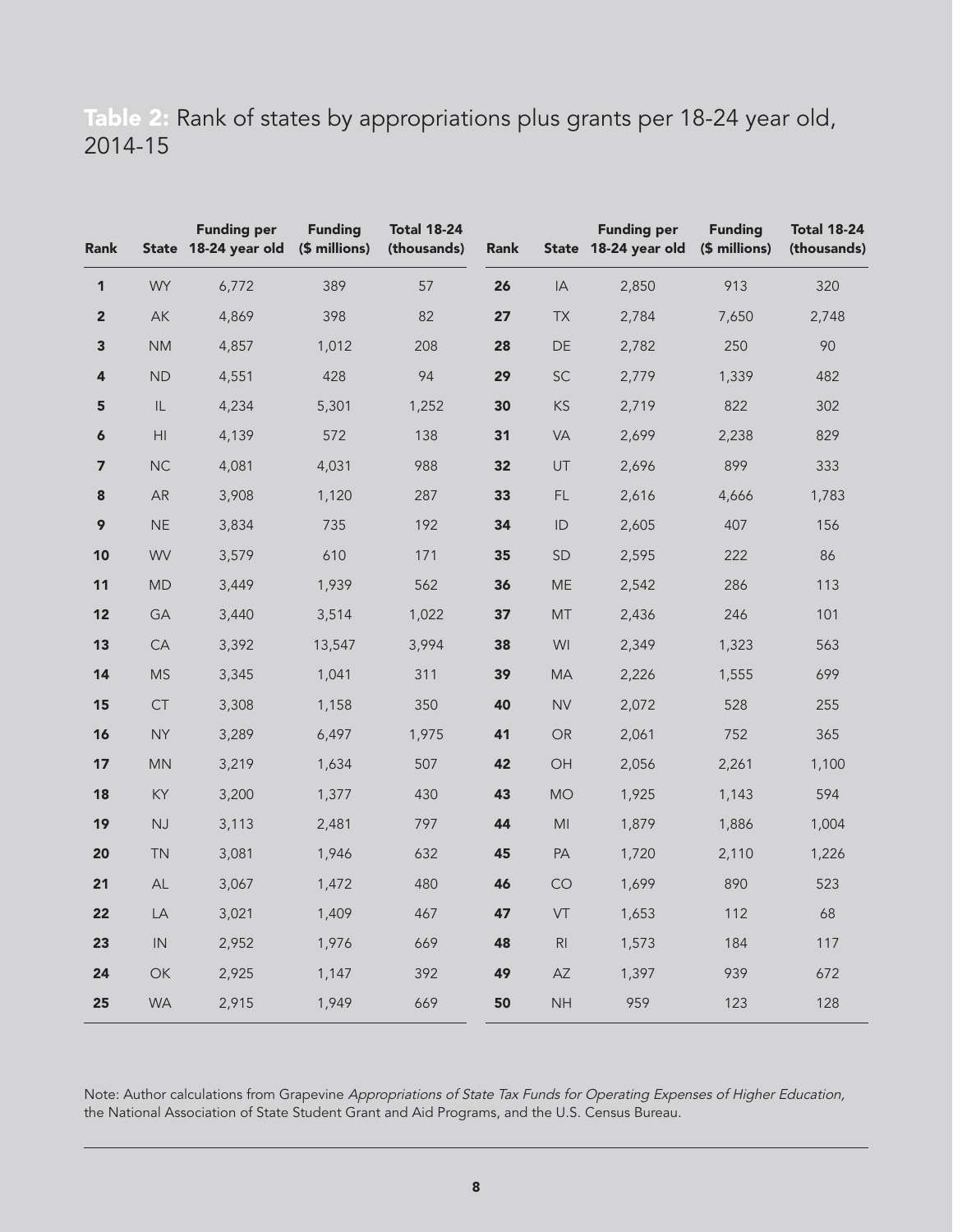<span id="page-8-0"></span>Figure 5: In-state tuition price and total cost of attendance at public flagship universities, 1999-00 to 2015-16

Cost of attendance

Tuition + fees



Note: Author calculations from IPEDS Institutional Characteristics survey.

\$8.8k

\$4.9k

Figure 6: Average total cost of attendance, net price paid, and grant aid at public flagship universities in 2014-15 for in-state full-time freshmen receiving Title IV financial aid, by household income



\$12.5k

Avg. grant aid



**5210K**x

\$2.7k

\$21.8k

25

20

15

\$14.1k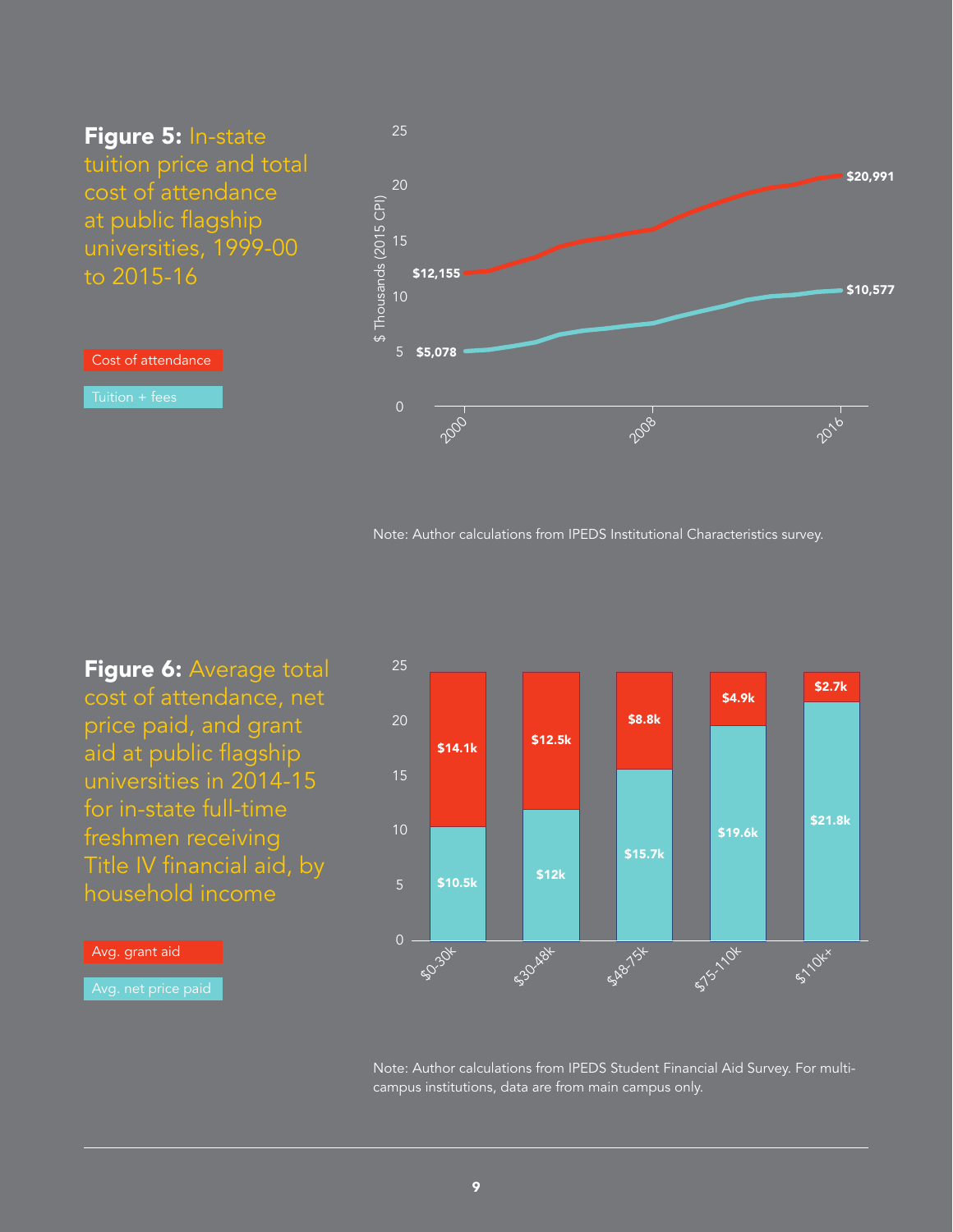# <span id="page-9-0"></span>Table 3: Rank of public flagship universities by price of in-state tuition and mandatory fees in 2015-16 (2015 CPI)

| <b>Rank</b> | <b>Institution Name</b>                                    | <b>State</b>    | <b>Tuition</b><br>+ fees | Rank     | <b>Institution Name</b>                                               | <b>State</b>   | <b>Tuition</b><br>+ fees |
|-------------|------------------------------------------------------------|-----------------|--------------------------|----------|-----------------------------------------------------------------------|----------------|--------------------------|
| 1           | University Of Wyoming                                      | <b>WY</b>       | 4,111                    | 47       | Indiana University-Bloomington                                        | IN             | 10,223                   |
| 2           | University Of Central Florida                              | FL.             | 6,267                    | 48       | University Of Wisconsin-Madison                                       | WI             | 10,249                   |
| 3           | University Of Florida                                      | FL              | 6,279                    | 49       | Colorado State University-Fort Collins                                | CO             | 10,390                   |
| 4           | University Of South Florida*                               | FL              | 6,308                    | 50       | University Of Maine                                                   | <b>ME</b>      | 10,441                   |
| 5           | Florida State University                                   | FL              | 6,403                    | 51       | University Of Louisville                                              | KY             | 10,573                   |
| 6           | Florida International University                           | FL              | 6,452                    | 52       | The University Of Texas At Dallas                                     | ТX             | 10,691                   |
| 7           | Montana State University                                   | <b>MT</b>       | 6,740                    | 53       | University Of Arizona                                                 | AZ             | 10,704                   |
| 8           | University Of Alaska Fairbanks                             | AK              | 6,871                    | 54       | University Of Kentucky                                                | KY             | 10,762                   |
| 9           | University Of Idaho                                        | ID              | 6,908                    | 55       | George Mason University                                               | VA             | 10,778                   |
| 10          | University Of Nevada-Reno                                  | <b>NV</b>       | 6,939                    | 56       | University Of Cincinnati*                                             | OH             | 10,825                   |
| 11          | University Of New Mexico*                                  | <b>NM</b>       | 6,958                    | 57       | University Of Colorado Boulder                                        | CO             | 10,914                   |
| 12          | University Of Mississippi                                  | MS              | 7,325                    | 58       | University Of Hawaii At Manoa                                         | HI             | 10,986                   |
| 13          | West Virginia University                                   | WV              | 7,510                    | 59       | University Of South Carolina-Columbia                                 | <b>SC</b>      | 11,299                   |
| 14          | Iowa State University                                      | IA              | 7,613                    | 60       | University Of Georgia                                                 | GA             | 11,437                   |
| 15          | University Of Alabama<br>At Birmingham                     | AL              | 7,642                    | 61       | University Of Washington-<br>Seattle Campus                           | <b>WA</b>      | 11,651                   |
| 16<br>17    | North Dakota State University*                             | ΝD<br><b>TX</b> | 7,851<br>7,900           | 62       | The University Of Tennessee-Knoxville                                 | TN             | 11,758                   |
| 18          | Texas Tech University<br>University Of Oklahoma-           | OK              | 7,937                    | 63       | Washington State University                                           | <b>WA</b>      | 11,776                   |
|             | Norman Campus                                              |                 |                          | 64       | Georgia Institute Of Technology*                                      | GA             | 12,010                   |
| 19          | University Of Iowa                                         | IA              | 7,975                    | 65       | Virginia Polytechnic Institute                                        | VA             | 12,286                   |
| 20          | University Of Utah                                         | UT              | 8,067                    |          | And State University                                                  |                | 12,321                   |
| 21          | University Of Nebraska-Lincoln                             | <b>NE</b>       | 8,147                    | 66<br>67 | University Of Delaware                                                | DE<br>МI       | 12,542                   |
| 22          | University Of South Dakota                                 | <b>SD</b>       | 8,322                    | 68       | <b>Wayne State University</b><br>University Of California-Los Angeles | CA             | 12,560                   |
| 23          | University Of Arkansas                                     | AR              | 8,386                    | 69       | Virginia Commonwealth University                                      | VA             | 12,569                   |
| 24          | North Carolina State University                            | <b>NC</b>       | 8,444                    | 70       | University Of Rhode Island                                            | R <sub>l</sub> | 12,657                   |
|             | At Raleigh                                                 |                 |                          | 71       | University Of California-Irvine                                       | CA             | 13,041                   |
| 25          | University Of North Carolina                               | <b>NC</b>       | 8,454                    | 72       | University Of Connecticut                                             | CT             | 13,153                   |
|             | At Chapel Hill                                             |                 |                          | 73       | University Of California-Berkeley                                     | СA             | 13,217                   |
| 26          | University Of Houston                                      | <b>TX</b>       | 8,620                    | 74       | University Of California-Santa Cruz                                   | CA             | 13,247                   |
| 27          | <b>Stony Brook University</b>                              | <b>NY</b>       | 8,714                    | 75       | University Of California-Riverside                                    | <b>CA</b>      | 13,312                   |
| 28          | Georgia State University                                   | GА              | 8,831                    | 76       | University Of California-San Diego                                    | CA             | 13,315                   |
| 29          | Suny At Albany                                             | <b>NY</b>       | 8,853                    | 77       | University Of Minnesota-Twin Cities                                   | ΜN             | 13,570                   |
| 30          | The University Of Texas                                    | ТX              | 9,061                    | 78       | <b>Clemson University</b>                                             | <b>SC</b>      | 13,661                   |
|             | At Arlington                                               |                 |                          | 79       | University Of California-Davis                                        | CA             | 13,729                   |
| 31<br>32    | Kansas State University                                    | KS<br><b>NY</b> | 9,201<br>9,232           | 80       | University Of California-Santa Barbara                                | <b>CA</b>      | 13,746                   |
| 33          | University At Buffalo<br>University Of Wisconsin-Milwaukee | WI              | 9,279                    | 81       | Rutgers University-New Brunswick                                      | <b>NJ</b>      | 13,906                   |
| 34          | University Of Missouri-Columbia                            | <b>MO</b>       | 9,358                    | 82       | University Of Virginia*                                               | <b>VA</b>      | 14,067                   |
| 35          | Louisiana State University                                 | LA              | 9,559                    | 83       | Michigan State University                                             | MI             | 14,105                   |
| 36          | University Of North Texas                                  | <b>TX</b>       | 9,575                    | 84       | University Of Massachusetts-Amherst                                   | <b>MA</b>      | 14,127                   |
| 37          | The University Of Texas At Austin                          | <b>TX</b>       | 9,650                    | 85       | University Of Illinois At Chicago                                     | IL.            | 14,393                   |
| 38          | Texas A & M University-College Station                     | <b>TX</b>       | 9,680                    | 86       | University Of Michigan-Ann Arbor                                      | MI             | 14,495                   |
| 39          | University Of Maryland-College Park                        | <b>MD</b>       | 9,837                    | 87       | Temple University                                                     | PA             | 15,438                   |
| 40          | Purdue University*                                         | $\sf IN$        | 9,843                    | 88       | University Of Vermont                                                 | VT             | 16,501                   |
| 41          | Ohio State Universitys*                                    | OH              | 9,877                    | 89       | University Of New Hampshire*                                          | <b>NH</b>      | 16,716                   |
| 42          | University Of Kansas                                       | KS              | 9,897                    | 90       | University Of Illinois At Urbana-                                     | IL.            | 16,814                   |
| 43          | Oregon State University                                    | OR              | 9,946                    |          | Champaign                                                             |                |                          |
| 44          | Arizona State University-Tempe                             | AZ              | 9,996                    | 91       | Pennsylvania State University*                                        | PА             | 17,235                   |
| 45          | The University Of Alabama                                  | $\mathsf{AL}$   | 10,008                   | 92       | University Of Pittsburgh-<br>Pittsburgh Campus                        | PA             | 17,902                   |
| 46          | University Of Oregon                                       | $\mathsf{OR}$   | 10,125                   |          |                                                                       |                |                          |

Note: Author calculations from IPEDS Institutional Characteristics survey. \*Main campus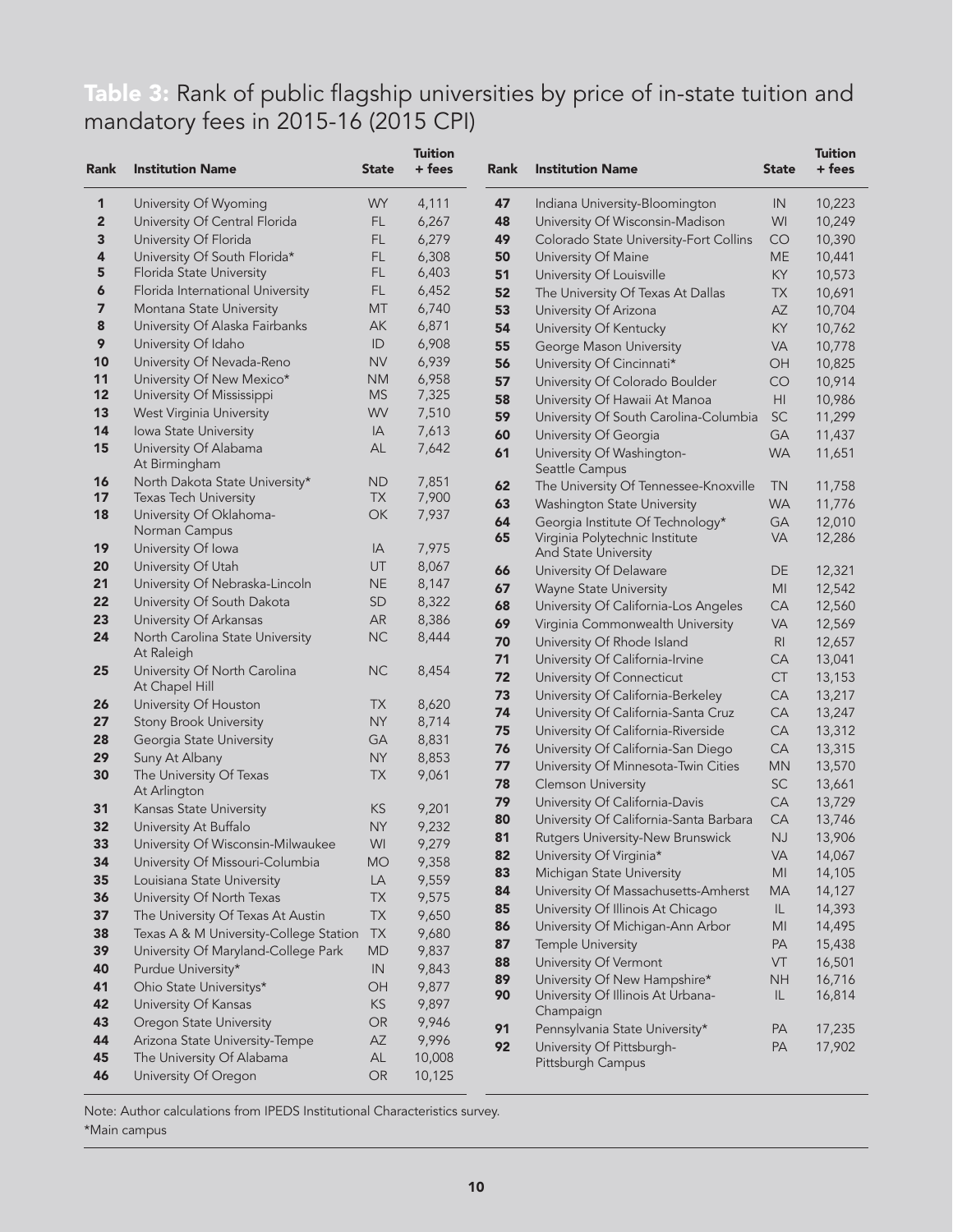In 2014-15 households earning less than \$30,000 paid about \$10,500 out-of-pocket, households earning between \$30,000 and \$48,000 paid about \$12,000, and households earning between \$48,000 and \$75,000 paid about \$15,670.

The University of Pittsburgh, the most expensive institution, charged in-state students \$17,902! One primary consequence of raising tuition is a reduction in the number of high-achieving, moderate- and low-income students because financial aid has *not* kept up with tuition hikes.

In light of the growth in tuition price and total cost of attendance, low-income students require grant aid to attend public flagship universities without taking on substantial debt.

[Figure 6, page 9 s](#page-8-0)hows the average total cost of attendance (including tuition, fees, books, food, housing, travel, and living expenses), average grant aid (from all sources), and the average net-price paid by income group in 2014-1[5 for](#page-21-0)  in-state full-time freshmen at public flagship universities.<sup>38</sup> Average grant aid is higher for low-income students than high-income students and, thus, the average net price paid increases as family income increases. However, households earning less than \$30,000 paid about \$10,500 outof-pocket, households earning between \$30,000 and \$48,000 paid about \$12,000, and households earning between \$48,000 and \$75,000 paid about \$15,670. In other words, low-income families are expected to contribute more than one-third of their income, while the highest earning families are paying less than a quarter of their income. While the price paid by moderate- and low-income families is less than the price paid by affluent families, students from moderate and low-income families cannot afford to pay upwards of \$10,000 annually without taking on substantial debt.

Finally[, Table 4, page 12 s](#page-11-0)hows that the net price paid by households with income below \$30,000 differs dramatically across universities. At University of Michigan, University of North Carolina, and Purdue University, the net price paid

is \$5,500 or less. However, at Temple University, the University of Pittsburgh, and The University of Alabama the average net price paid by low-income households exceeds \$16,000 annually. Further, the price differential can be substantial depending on where students live in the country. For example, a college degree in Vermont can cost as much as four times as much as a college degree in New Mexic[o.39 T](#page-21-0)his is simply outrageous and not calculated to promote economic diversity on campus.

Further, the New York Times recently showed that 33 states have adopted performance-based funding models, which link public funding to performance measures such as graduation rates. However, these models are not evidencebased and disadvantage low-income students.<sup>40</sup> Researchers have found that state performance funding systems do not positively affect degree completion[.41,42 W](#page-21-0)orse, colleges subject to performance-based funding enrolled fewer Pell Grant recipients than colleges in states where funding was not performance-based.<sup>43</sup> This finding has increased concern by education policy experts that "schools could game the funding system by lowering academic standards, or by shying away from low-income students with less academic preparation."<sup>44</sup> Therefore, the combination of state disinvestment and performance-based models creates a double disadvantage for low-income students.

At Temple University, the University of Pittsburgh, and The University of Alabama the average net price paid by low-income households exceeds \$16,000 annually.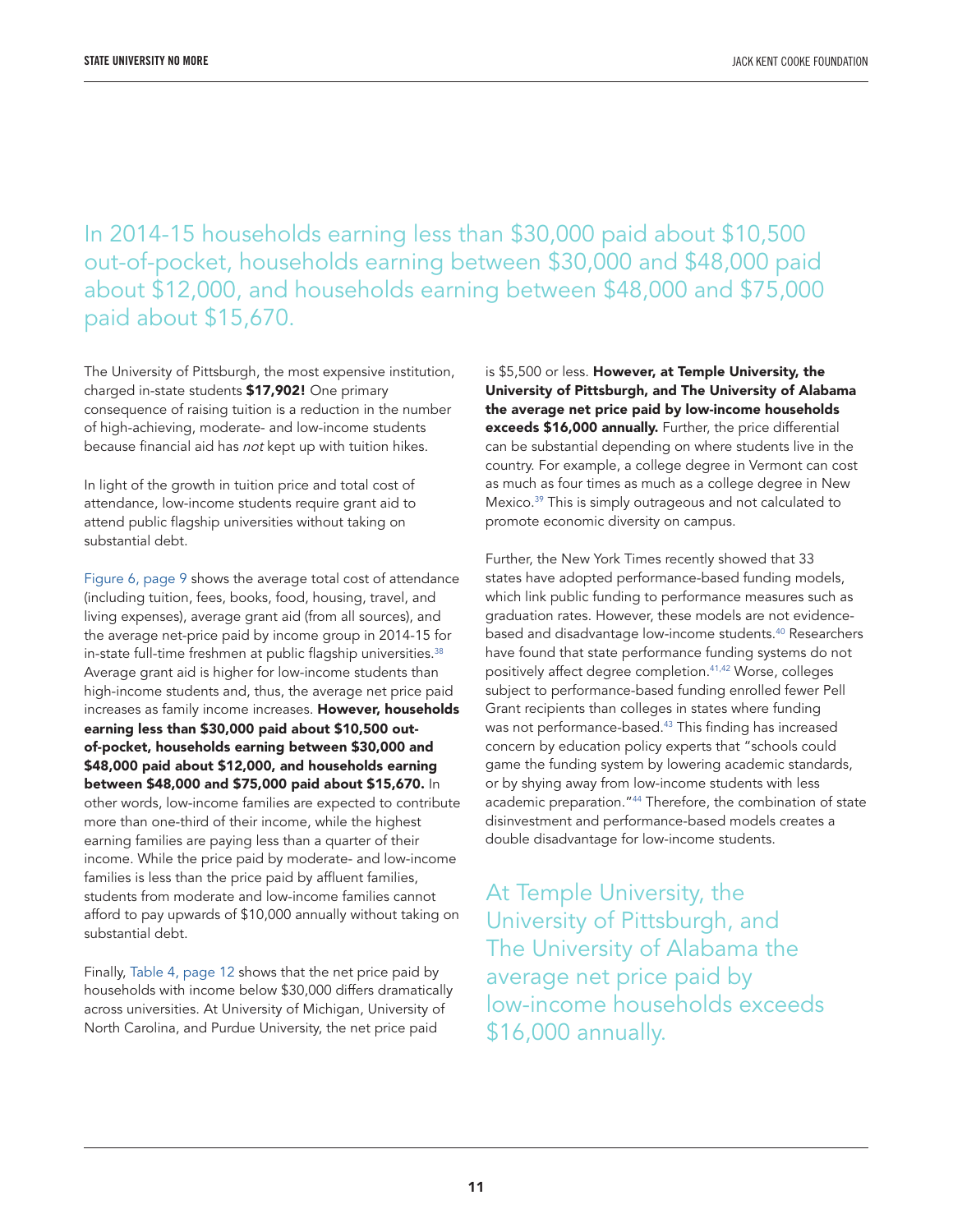<span id="page-11-0"></span>Table 4: Rank of public flagship universities by average net price paid by in-state students with income below 30,000 in 2014-15 (2015 CPI)

| <b>Rank</b>             | <b>Institution Name</b>                                                         | <b>State</b>           | <b>Net</b><br>price | Rank     | <b>Institution Name</b>                         | <b>State</b>   | <b>Net</b><br>price |
|-------------------------|---------------------------------------------------------------------------------|------------------------|---------------------|----------|-------------------------------------------------|----------------|---------------------|
| 1                       | University Of North Texas                                                       | ТX                     | 2,150               | 47       | University Of Idaho                             | ID             | 10,891              |
| $\overline{\mathbf{c}}$ | University Of Michigan-Ann Arbor                                                | MI                     | 3,414               | 48       | Wayne State University                          | MI             | 10,896              |
| 3                       | University Of North Carolina                                                    | <b>NC</b>              | 4,229               | 49       | University Of Central Florida                   | FL.            | 11,028              |
|                         | At Chapel Hill                                                                  |                        |                     | 50       | University At Buffalo                           | <b>NY</b>      | 11,041              |
| 4                       | Purdue University*                                                              | IN                     | 4,446               | 51       | The University Of Texas At Austin               | <b>TX</b>      | 11,052              |
| 5                       | University Of Connecticut                                                       | <b>CT</b>              | 4,802               | 52       | University Of Houston                           | <b>TX</b>      | 11,057              |
| 6                       | Louisiana State University                                                      | LA                     | 5,051               | 53       | University Of Louisville                        | KY.            | 11,115              |
| 7                       | Indiana University-Bloomington                                                  | IN                     | 5,875               | 54       | University Of Nevada-Reno                       | <b>NV</b>      | 11,202              |
| 8                       | University Of Maryland-College Park                                             | <b>MD</b>              | 5,924               | 55       | University Of Mississippi                       | <b>MS</b>      | 11,279              |
| 9                       | Texas A & M University-College Station                                          | <b>TX</b>              | 6,127               | 56       | University Of Cincinnati*                       | OH             | 11,306              |
| 10                      | Georgia Institute Of Technology*                                                | GA                     | 6,541               | 57       | Washington State University                     | <b>WA</b>      | 11,324              |
| 11                      | Michigan State University                                                       | MI                     | 6,639               | 58       | University Of Arkansas                          | <b>AR</b>      | 11,335              |
| 12                      | University Of Illinois At Urbana-                                               | IL                     | 6,906               | 59       | University Of Vermont                           | VT             | 11,348              |
|                         | Champaign                                                                       |                        |                     | 60       | University Of California-Santa Cruz             | CA             | 11,454              |
| 13                      | University Of New Mexico*                                                       | <b>NM</b>              | 6,935               | 61       | Texas Tech University                           | <b>TX</b>      | 11,466              |
| 14                      | North Carolina State University                                                 | <b>NC</b>              | 6,966               | 62       | University Of Utah                              | UT             | 11,517              |
| 15                      | At Raleigh<br>University Of Florida                                             | FL                     | 7,024               | 63       | North Dakota State University*                  | <b>ND</b>      | 11,520              |
| 16                      | University Of Alaska Fairbanks                                                  | AK                     | 7,088               | 64       | <b>Clemson University</b>                       | SC             | 11,538              |
| 17                      | University Of Washington-                                                       | <b>WA</b>              | 7,136               | 65       | The University Of Texas At Arlington            | <b>TX</b>      | 11,554              |
|                         | Seattle Campus                                                                  |                        |                     | 66       | University Of Wisconsin-Milwaukee               | WI             | 11,762              |
| 18                      | Arizona State University-Tempe                                                  | AZ                     | 7,187               | 67       | University Of Nebraska-Lincoln                  | <b>NE</b>      | 11,782              |
| 19                      | University Of California-Berkeley                                               | CA                     | 7,338               | 68       | University Of Missouri-Columbia                 | <b>MO</b>      | 11,896              |
| 20                      | University Of South Florida*                                                    | <b>FL</b>              | 7,544               | 69       | University Of South Carolina-Columbia           | SC             | 11,942              |
| 21                      | West Virginia University                                                        | WV                     | 7,601               | 70       | University Of Kentucky                          | KY             | 12,068              |
| 22                      | University Of California-Los Angeles                                            | CA                     | 7,612               | 71       | Florida State University                        | FL.            | 12,155              |
| 23                      | University Of Georgia                                                           | GA                     | 7,792               | 72       | University Of Maine                             | ME             | 12,173              |
| 24                      | University Of California-Riverside                                              | CA                     | 7,809               | 73<br>74 | University Of Oregon<br>University Of Oklahoma- | OR<br>OK       | 12,191<br>12,302    |
| 25                      | University Of Minnesota-Twin Cities                                             | <b>MN</b>              | 7,951               |          | Norman Campus                                   |                |                     |
| 26                      | University Of Iowa                                                              | IA                     | 8,188               | 75       | University Of Rhode Island                      | R <sub>l</sub> | 12,303              |
| 27                      | University Of Wyoming                                                           | <b>WY</b>              | 8,309               | 76       | Georgia State University                        | GА             | 12,337              |
| 28                      | University Of California-San Diego                                              | CA                     | 8,424               | 77       | Virginia Polytechnic Institute                  | <b>VA</b>      | 12,735              |
| 29                      | University Of Wisconsin-Madison                                                 | WI                     | 8,443               |          | <b>And State University</b>                     |                |                     |
| 30                      | Iowa State University                                                           | IA                     | 8,620               | 78       | University Of Arizona                           | AZ             | 12,979              |
| 31                      | <b>Stony Brook University</b>                                                   | <b>NY</b>              | 8,706               | 79       | University Of South Dakota                      | SD             | 13,344              |
| 32                      | The University Of Texas At Dallas                                               | <b>TX</b>              | 8,997               | 80       | Kansas State University                         | ΚS             | 13,524              |
| 33                      | University Of California-Irvine                                                 | CA                     | 9,026               | 81       | Montana State University                        | MT             | 13,558              |
| 34                      | University Of Hawaii At Manoa                                                   | H <sub>l</sub>         | 9,152               | 82       | University Of Alabama At Birmingham             | AL             | 13,614              |
| 35                      | University Of California-Santa Barbara                                          | CA                     | 9,546               | 83       | University Of Colorado Boulder                  | CO             | 13,714              |
| 36                      | University Of Illinois At Chicago                                               | IL                     | 9,576               | 84       | Pennsylvania State University*                  | PA             | 14,425              |
| 37                      | Florida International University                                                | FL                     | 9,785               | 85       | George Mason University                         | <b>VA</b>      | 14,769              |
| 38                      | Colorado State University-Fort Collins<br>The University Of Tennessee-Knoxville | CO                     | 9,808               | 86       | University Of New Hampshire*                    | <b>NH</b>      | 14,791              |
| 39<br>40                | University Of Massachusetts-Amherst                                             | <b>TN</b><br><b>MA</b> | 9,876<br>9,941      | 87       | University Of Kansas                            | KS             | 14,829              |
| 41                      | University Of California-Davis                                                  | CA                     | 9,986               | 88       | Virginia Commonwealth University                | <b>VA</b>      | 14,890              |
| 42                      | University Of Virginia*                                                         | VA                     | 10,119              | 89       | Oregon State University                         | <b>OR</b>      | 15,026              |
| 43                      | Rutgers University-New Brunswick                                                | <b>NJ</b>              | 10,287              | 90       | Temple University                               | PA             | 16,139              |
| 44                      | Suny At Albany                                                                  | <b>NY</b>              | 10,301              | 91       | University Of Pittsburgh-<br>Pittsburgh Campus  | PA             | 17,241              |
| 45                      | University Of Delaware                                                          | DE                     | 10,518              | 92       | The University Of Alabama                       | AL             | 17,263              |
| 46                      | Ohio State University*                                                          | OH                     | 10,859              |          |                                                 |                |                     |

Note: Author calculations from IPEDS Student Financial Aid Survey. For multi-campus institutions, data are from main campus only. \*Main campus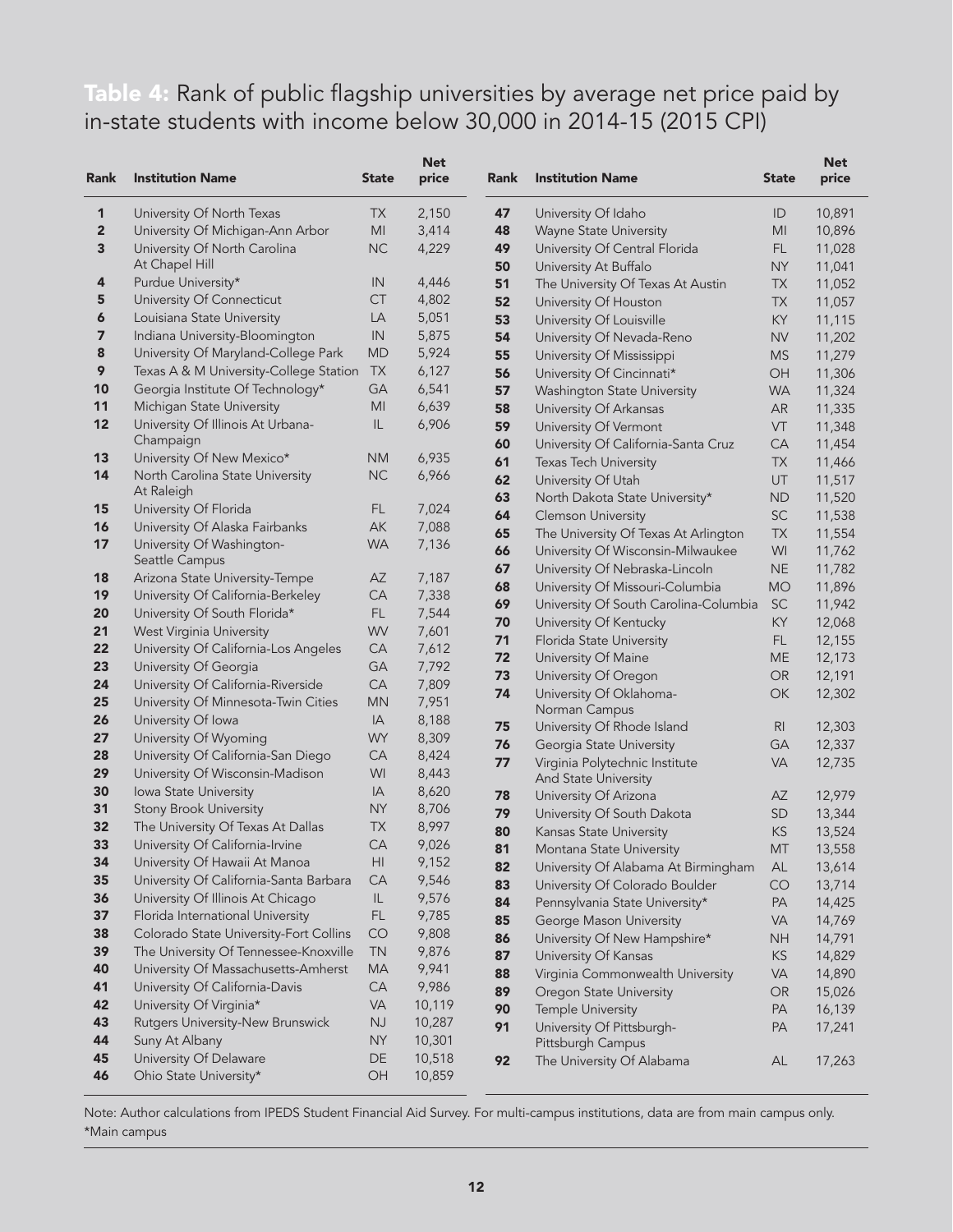<span id="page-12-0"></span>Figure 7: Average state appropriations and net tuition revenue at public flagship universities, 2002-03 to 2014-15

State appropriations

**Tuition** 



Note: Author calculations from IPEDS Finance survey.

Figure 8: Average percent of freshmen (headcount) who are out-of-state at public research universities, 2000-01 to 2014-15



Note: Author calculations from IPEDS Fall Enrollment survey, Fall Migration sub-survey. Data shown for odd years (e.g., 2000-01, 2002-03) because fall migration data mandatory only in odd years. US News and World Report Rankings from 2005.

Not in top 100 USNWR

Top 100 USNWR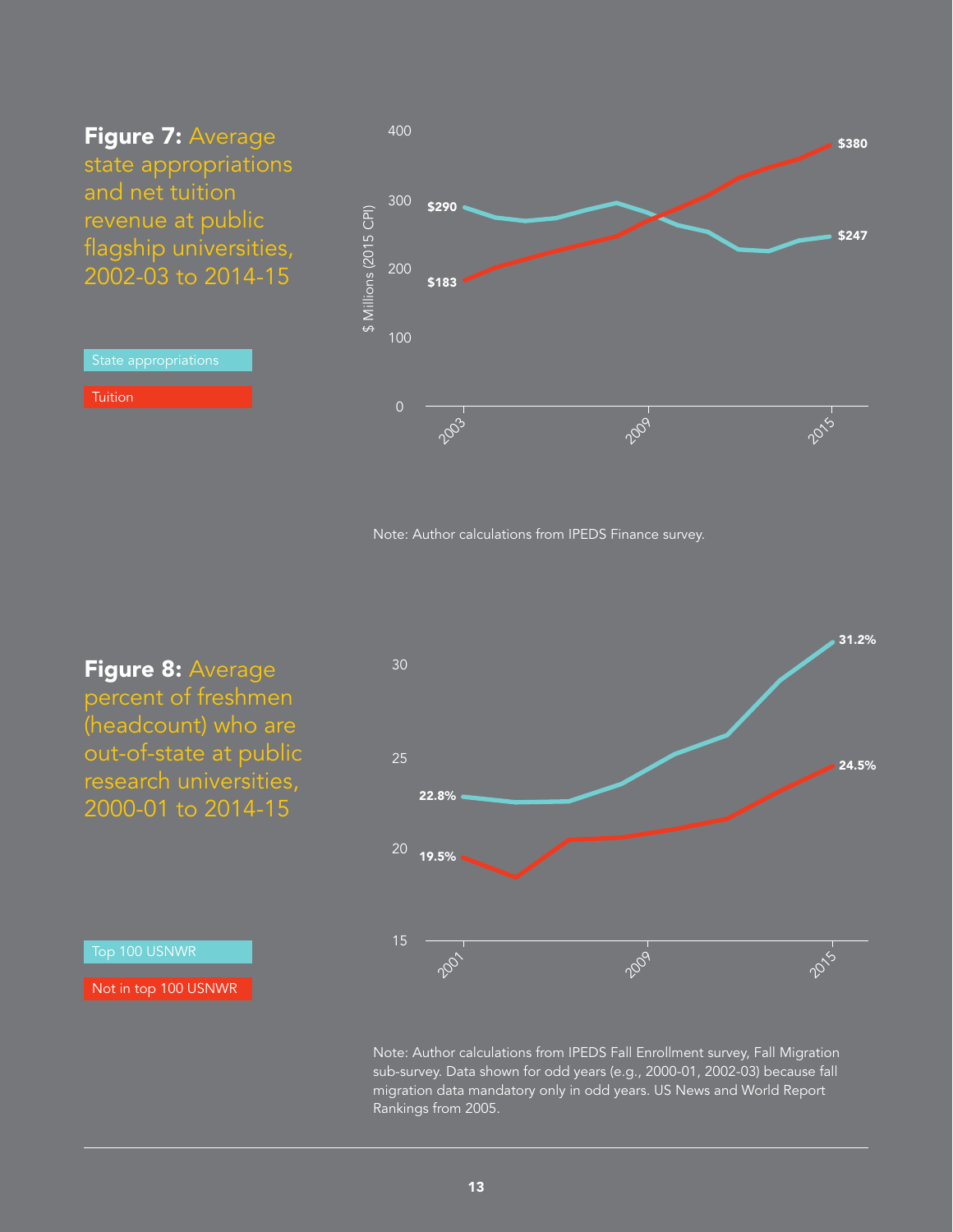For the entire population of public universities, a 10% decline in state appropriations was associated with a 2.7% increase in out-of-state enrollment. For public research universities, a 10% decline in state appropriations was associated with a 5.0% increase in out-of-state enrollment.

## CREATING THE OUT-OF-STATE UNIVERSITY

State legislators often rationalize cutting higher education funding by stating that universities can generate their own revenue. [Figure 7, page 13 s](#page-12-0)uggests that this statement is true.

State appropriations to public flagship universities were stagnant throughout much of the early 2000s, dropped *precipitously* following the Great Recession, and have not returned to pre-recession levels, even after several years of economic recovery. By contrast, average net tuition has grown dramatically, surpassing state appropriations as of 2009-10, and has risen steadily ever since. However, state cuts that force public flagship universities to become tuition-reliant have important effects on their behavior and character.

Resource dependence theory, a sociological theory of organizational behavior, says, in effect, "he who pays the piper calls the tune[."45 W](#page-21-0)hen states are the primary revenue source, public universities focus on state goals, such as access for state residents and human capital development. When states disinvest, public flagship universities must seek alternative resource providers and *the organizational mission shifts to providing value to these new paying customers.* Since state policymakers set price ceilings on the in-state tuition price, public flagship universities cannot compensate for state funding cuts by simply increasing in-state tuition price *and* growing in-state enrollment. However, out-of-state tuition price is generally not regulated by state policymakers. It tends to be two to three times greater than in-state tuition price.<sup>46</sup> Therefore, cuts in state funding create strong financial incentives for state public flagship universities to increase out-of-state enrollment.

Researchers Ozan Jaquette and Bradley Curs found that public universities responded to declines in state appropriations by dramatically increasing out-of-state enrollment and this negative relationship was stronger at public research universities.<sup>47</sup> For the entire population of public universities, a 10% decline in state appropriations was associated with a 2.7% increase in out-of-state enrollment. For public research universities, a 10% decline in state appropriations was associated with a 5.0% increase in out-of-state enrollment.

[Figure 8, page 13 s](#page-12-0)hows that the average percentage of out-of-state freshmen has increased dramatically in the last decade, particularly at public flagship universities in the top 100 of the U.S. News & World Report rankings.

[Table 5, pages 16 and 17 sh](#page-15-0)ows the percentage of out-ofstate freshmen at each public flagship university in 2014-15. Amazingly, at 24 public flagship universities out-of-state students represent at least 40% of freshman enrollment. At 11 public flagships, out-of-state students account for more than half of all freshmen. These so-called "state" universities are misnamed and are increasingly not at all representative of their states.

How are public flagship universities attracting so many out-of-state students? They use a variety of strategies. First, they provide merit aid. A growing number of public flagship universities have dramatically increased institutional grant aid offers to out-of-state students – packaged as "merit" scholarships – as a means of convincing out-of-state students to apply and enroll.<sup>48,49,50</sup> Non-prestigious public flagship universities (e.g., University of Arizona, University of Arkansas) have developed financial aid policies that award substantial grant aid to out-of-state applicants with undistinguished academic records, many of whom have been rejected from a public flagship university in their home state.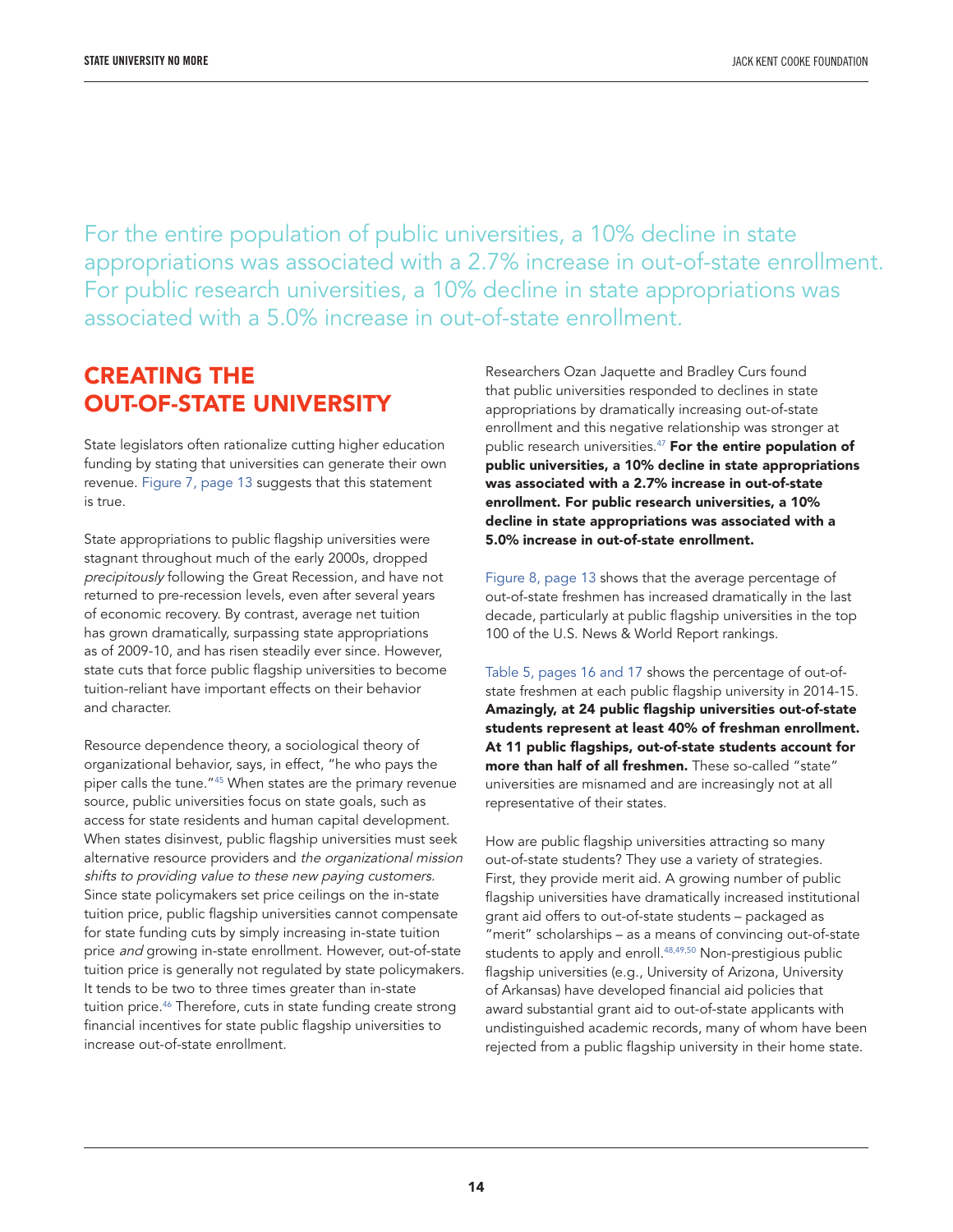Second, these institutions aggressively market and recruit. Universities pay ACT and/or the College Board for the contact information of test-takers who satisfy certain minimal criteria (e.g., score range, geographic location, etc.). Universities also purchase student analytic data from for-profit search engines. Many so-called free college search engines (e.g., Niche, Parchment) sell data entered by prospective students to "data science" marketing firms (e.g., Chegg, Hobsons). Universities hire these marketing firms to identify "prospects," and to decide which prospects should be targeted by which interventions. For example, from 2010 to 2015, the University of Alabama paid \$1.2 million to the College Board and \$2.7 million to the enrollment management firm Hobsons.<sup>51</sup> Not surprisingly, from 2009-10 to 2015-16 in-state freshman enrollment at the University of Alabama declined from 3,103 to 2,508 while out-of-state freshman enrollment increased from 2,013 to 4,706.<sup>52</sup>

Third, universities attract out-of-state students with resort-like amenities. The New York Times reported that many public universities – including, Louisiana State University, Texas Tech University, and the University of Missouri-Columbia – have built pools with a "lazy river."<sup>53</sup> The Nation describes the "slick and shiny" University of Arizona campus: "To lure students who can afford to pay that bill, campuses are investing in resort-like amenities, even as they cut academic departments and financial aid. Thus universities meant to ameliorate social inequality are instead exacerbating it[."54](#page-22-0) According to the Nation, in the past several years University of Arizona has opened luxury apartments with rooftop hot tubs and swimming pools, a spa where students can get massages, and a state of the art gym with flat screen TV's and personal training packages. These upgrades reflect a shift in university spending priorities towards the tastes of

Amazingly, at 24 public flagship universities out-of-state students represent at least 40% of freshman enrollment. At 11 public flagships, out-of-state students account for more than half of all freshmen.

Out-of-state enrollment at prestigious public flagship research universities grew by 80 students per year on average from 2012-13 to 2014-15. Our models suggest that these 80 additional out-of-state students crowded-out 46 in-state students *annually.*

affluent, out-of-state students as a result of state budget cuts. The Nation reports, "Many of the participants in this relentless campus upscaling are private businesses, but it's driven by public policy. Like other campuses, the University of Arizona is not getting fancier in spite of budget cuts; it's getting fancier because of them. From 2002 to 2013, state appropriations shrank from \$420 million to \$270 million. Over the same period, the amount raised from student tuition grew from \$179 million to \$455 million."

In turn, out-of-state enrollment growth has sparked policy debates across the country. Many state policymakers have become concerned that out-of-state enrollment growth "crowds out" enrollment opportunities for in-state students, particularly the high-achieving, moderate- and low-income students.<sup>55,56</sup> Public flagship universities counter that tuition revenue from out-of-state students enables them to finance in-state access amidst state budget cuts.<sup>57</sup> Research by Bradley Curs and Ozan Jaquette investigated the effect of out-of-state enrollment growth on in-state enrollment.<sup>58</sup> They found that out-of-state enrollment growth had no effect on in-state enrollment at less-prestigious public flagship universities. However, at prestigious public flagship research universities (e.g., University of Michigan and the University of California at Berkeley), out-of-state enrollment tends to crowd-out in-state residents. To put the results in context, out-of-state enrollment at prestigious public flagship research universities grew by 80 students per year on average from 2012-13 to 2014-15. Our models suggest that these 80 additional out-of-state students crowdedout 46 in-state students *annually.*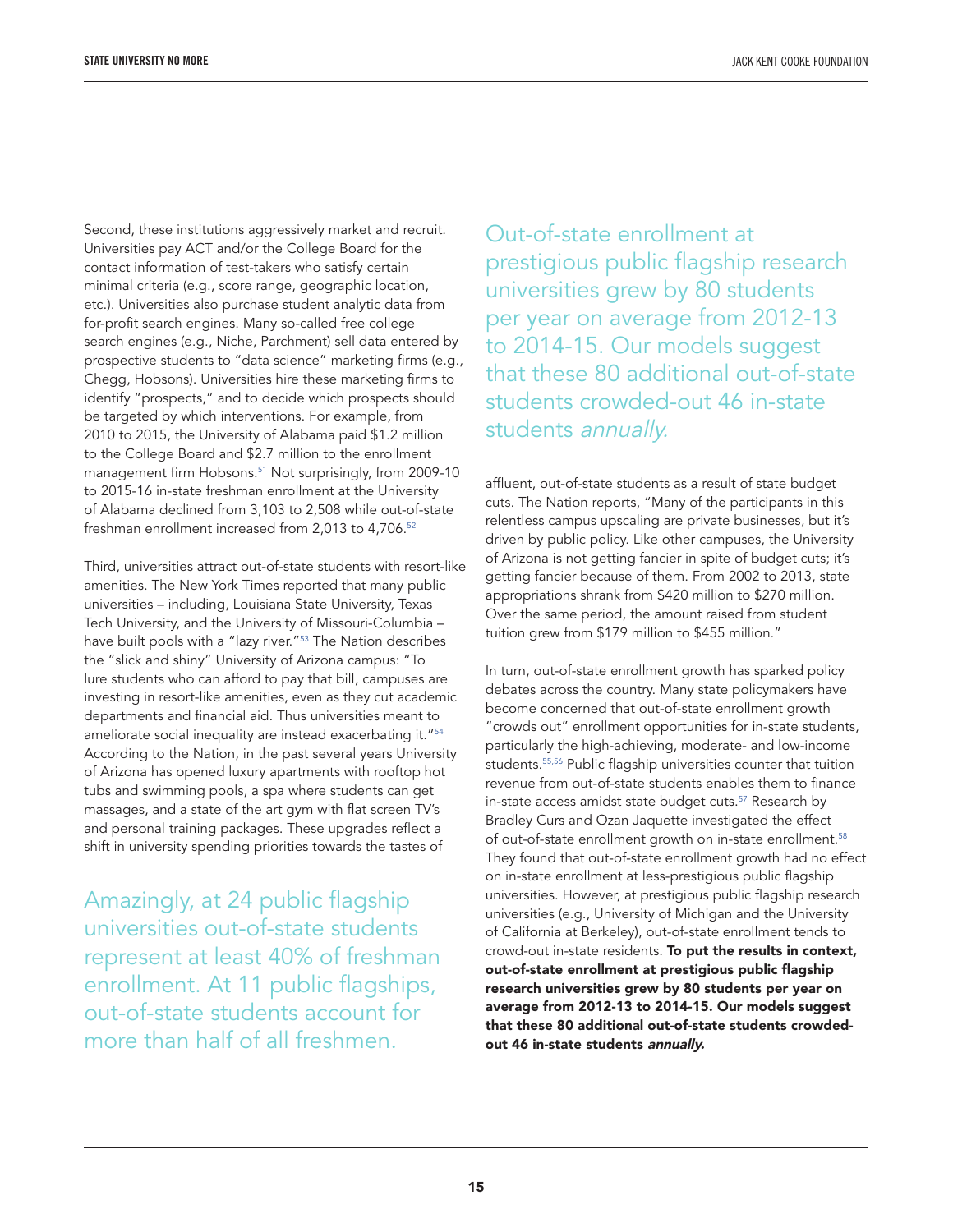# <span id="page-15-0"></span>Table 5: Rank of public flagship universities by percent of freshmen that are out-of-state, 2014-15

| Rank                    | <b>Institution Name</b>                             | <b>State</b>           | %<br>out-of-state | State approps +<br>grants per<br>18-24 year old | <b>Total</b><br>18-24 year olds |
|-------------------------|-----------------------------------------------------|------------------------|-------------------|-------------------------------------------------|---------------------------------|
| 1                       | University Of Vermont                               | VT                     | 76.5              | 1,653                                           | 67,545                          |
| $\overline{\mathbf{c}}$ | University Of Delaware                              | $\mathsf{DE}% _{T}$    | 63.9              | 2,782                                           | 89,714                          |
| 3                       | The University Of Alabama                           | AL                     | 63.9              | 3,067                                           | 479,836                         |
| 4                       | North Dakota State University*                      | <b>ND</b>              | 63.6              | 4,551                                           | 93,952                          |
| 5                       | University Of New Hampshire*                        | <b>NH</b>              | 57.2              | 959                                             | 128,406                         |
| 6                       | University Of Rhode Island                          | R <sub>l</sub>         | 56.4              | 1,573                                           | 117,130                         |
| 7                       | University Of Mississippi                           | <b>MS</b>              | 55.7              | 3,345                                           | 311,100                         |
| 8                       | West Virginia University                            | WV                     | 55.0              | 3,579                                           | 170,509                         |
| 9                       | University Of Oregon                                | OR                     | 53.2              | 2,061                                           | 364,879                         |
| 10                      | University Of Iowa                                  | IA                     | 52.9              | 2,850                                           | 320,437                         |
| 11                      | University Of South Carolina-Columbia               | SC                     | 50.2              | 2,779                                           | 481,976                         |
| 12                      | University Of Arkansas                              | AR                     | 48.2              | 3,908                                           | 286,564                         |
| 13                      | University Of Wyoming                               | <b>WY</b>              | 48.0              | 6,772                                           | 57,443                          |
| 14                      | Montana State University                            | <b>MT</b>              | 47.7              | 2,436                                           | 100,985                         |
| 15                      | <b>Purdue University</b>                            | IN                     | 47.4              | 2,952                                           | 669,383                         |
| 16                      | Georgia Institute Of Technology*                    | GA                     | 46.9              | 3,440                                           | 1,021,569                       |
| 17                      | University Of Michigan-Ann Arbor                    | MI                     | 44.5              | 1,879                                           | 1,003,659                       |
| 18                      | University Of Colorado Boulder                      | CO                     | 44.0              | 1,699                                           | 523,398                         |
| 19                      | University Of Oklahoma-Norman Campus                | OK                     | 43.5              | 2,925                                           | 392,303                         |
| 20                      | Indiana University-Bloomington                      | IN                     | 42.9              | 2,952                                           | 669,383                         |
| 21                      | Iowa State University                               | IA                     | 41.9              | 2,850                                           | 320,437                         |
| 22                      | University Of Arizona                               | AZ                     | 41.9              | 1,397                                           | 671,820                         |
| 23                      | Arizona State University-Tempe                      | AZ                     | 41.2              | 1,397                                           | 671,820                         |
| 24                      | University Of Wisconsin-Madison                     | WI                     | 40.2              | 2,349                                           | 563,324                         |
| 25                      | <b>Clemson University</b>                           | SC                     | 39.5              | 2,779                                           | 481,976                         |
| 26                      | University Of Missouri-Columbia                     | <b>MO</b>              | 39.4              | 1,925                                           | 593,858                         |
| 27                      | University Of Kentucky                              | KY                     | 39.3              | 3,200                                           | 430,215                         |
| 28                      | University Of Kansas                                | KS                     | 37.6              | 2,719                                           | 302,135                         |
| 29                      | University Of South Dakota                          | SD                     | 36.9              | 2,595                                           | 85,678                          |
| 30                      | University Of Maine                                 | <b>ME</b>              | 36.7              | 2,542                                           | 112,622                         |
| 31                      | University Of Minnesota-Twin Cities                 | <b>MN</b>              | 36.3              | 3,219                                           | 507,489                         |
| 32                      | University Of Hawaii At Manoa                       | HI                     | 35.9              | 4,139                                           | 138,127                         |
| 33                      | University Of Virginia*                             | <b>VA</b>              | 33.8              | 2,699                                           | 829,381                         |
| 34                      | Pennsylvania State University*                      | PA                     | 33.4              | 1,720                                           | 1,226,409                       |
| 35                      | University Of Nevada-Reno                           | <b>NV</b>              | 32.2              | 2,072                                           | 254,965                         |
| 36                      | University Of California-Berkeley                   | CA                     | 30.7              | 3,392                                           | 3,994,433                       |
| 37                      | University Of Idaho                                 | ID                     | 30.5              | 2,605                                           | 156,039                         |
| 38                      | Virginia Polytechnic Institute And State University | <b>VA</b>              | 30.1              | 2,699                                           | 829,381                         |
| 39                      | University Of Washington-Seattle Campus             | <b>WA</b>              | 29.5              | 2,915                                           | 668,570                         |
| 40                      | University Of Illinois At Urbana-Champaign          | IL                     | 28.8              | 4,234                                           | 1,252,160                       |
| 41                      | University Of Utah                                  | UT                     | 28.5              | 2,696                                           | 333,388                         |
| 42                      | Michigan State University                           | $\mathsf{M}\mathsf{l}$ | 28.5              | 1,879                                           | 1,003,659                       |
| 43                      | University Of Massachusetts-Amherst                 | MA                     | 28.1              | 2,226                                           | 698,660                         |
| 44                      | University Of Maryland-College Park                 | <b>MD</b>              | 27.7              | 3,449                                           | 562,215                         |
| 45                      | University Of Nebraska-Lincoln                      | <b>NE</b>              | 27.6              | 3,834                                           | 191,618                         |
| 46                      | University Of California-Los Angeles                | CA                     | 27.4              | 3,392                                           | 3,994,433                       |

Note: Institution-level data from IPEDS Fall Enrollment survey, Fall Migration Sub-survey. State-level data from *Grapevine Appropriations of State Tax Funds for Operating Expenses of Higher Education,* the National Association of State Student Grant and Aid Programs, and the U.S. Census Bureau.

\*Main campus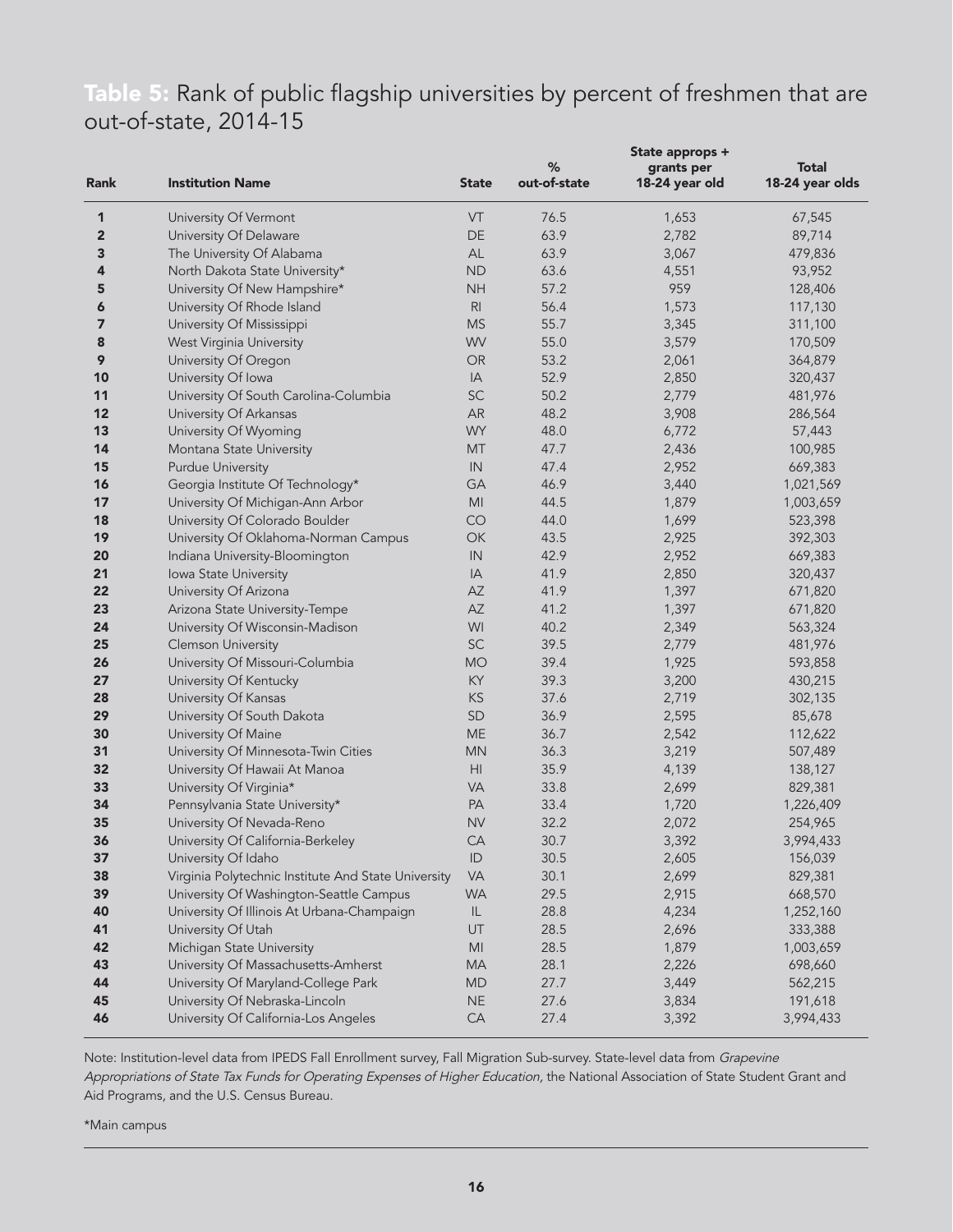# Table 5: Rank of public flagship universities by percent of freshmen that are out-of-state, 2014-15 (continued)

| Rank | <b>Institution Name</b>                     | <b>State</b> | $\%$<br>out-of-state | State approps +<br>grants per<br>18-24 year old | Total<br>18-24 year olds |
|------|---------------------------------------------|--------------|----------------------|-------------------------------------------------|--------------------------|
| 47   | University Of Connecticut                   | <b>CT</b>    | 27.0                 | 3,308                                           | 350,052                  |
| 48   | University Of Pittsburgh-Pittsburgh Campus  | PA           | 26.5                 | 1,720                                           | 1,226,409                |
| 49   | Oregon State University                     | OR           | 26.4                 | 2,061                                           | 364,879                  |
| 50   | <b>Temple University</b>                    | PA           | 25.9                 | 1,720                                           | 1,226,409                |
| 51   | <b>Stony Brook University</b>               | <b>NY</b>    | 25.6                 | 3,289                                           | 1,975,382                |
| 52   | University Of California-San Diego          | <b>CA</b>    | 24.4                 | 3,392                                           | 3,994,433                |
| 53   | Colorado State University-Fort Collins      | CO           | 23.9                 | 1,699                                           | 523,398                  |
| 54   | George Mason University                     | <b>VA</b>    | 23.1                 | 2,699                                           | 829,381                  |
| 55   | Ohio State University*                      | OH           | 21.8                 | 2,056                                           | 1,099,710                |
| 56   | Kansas State University                     | $KS$         | 21.6                 | 2,719                                           | 302,135                  |
| 57   | Louisiana State University                  | LA           | 19.5                 | 3,021                                           | 466,593                  |
| 58   | University Of California-Irvine             | CA           | 19.0                 | 3,392                                           | 3,994,433                |
| 59   | University Of North Carolina At Chapel Hill | NC           | 18.8                 | 4,081                                           | 987,888                  |
| 60   | University Of Louisville                    | KY           | 18.0                 | 3,200                                           | 430,215                  |
| 61   | University At Buffalo                       | <b>NY</b>    | 16.7                 | 3,289                                           | 1,975,382                |
| 62   | North Carolina State University At Raleigh  | NC           | 16.3                 | 4,081                                           | 987,888                  |
| 63   | University Of South Florida*                | FL.          | 16.3                 | 2,616                                           | 1,783,370                |
| 64   | University Of California-Davis              | CA           | 16.0                 | 3,392                                           | 3,994,433                |
| 65   | University Of Alabama At Birmingham         | AL           | 15.8                 | 3,067                                           | 479,836                  |
| 66   | Florida International University            | FL.          | 15.8                 | 2,616                                           | 1,783,370                |
| 67   | Washington State University                 | <b>WA</b>    | 15.0                 | 2,915                                           | 668,570                  |
| 68   | Rutgers University-New Brunswick            | NJ           | 14.7                 | 3,113                                           | 797,166                  |
| 69   | The University Of Tennessee-Knoxville       | <b>TN</b>    | 14.5                 | 3,081                                           | 631,656                  |
| 70   | Suny At Albany                              | <b>NY</b>    | 14.4                 | 3,289                                           | 1,975,382                |
| 71   | Florida State University                    | FL           | 14.0                 | 2,616                                           | 1,783,370                |
| 72   | University Of New Mexico*                   | <b>NM</b>    | 13.4                 | 4,857                                           | 208,435                  |
| 73   | University Of Wisconsin-Milwaukee           | WI           | 13.3                 | 2,349                                           | 563,324                  |
| 74   | University Of Georgia                       | GA           | 12.7                 | 3,440                                           | 1,021,569                |
| 75   | University Of Florida                       | FL.          | 12.6                 | 2,616                                           | 1,783,370                |
| 76   | University Of Cincinnati*                   | OH           | 12.4                 | 2,056                                           | 1,099,710                |
| 77   | University Of California-Santa Barbara      | CA           | 11.8                 | 3,392                                           | 3,994,433                |
| 78   | Virginia Commonwealth University            | <b>VA</b>    | 11.3                 | 2,699                                           | 829,381                  |
| 79   | The University Of Texas At Austin           | TX           | 11.1                 | 2,784                                           | 2,747,682                |
| 80   | University Of Alaska Fairbanks              | AK           | 9.9                  | 4,869                                           | 81,767                   |
| 81   | University Of Central Florida               | FL.          | 9.8                  | 2,616                                           | 1,783,370                |
| 82   | University Of California-Santa Cruz         | CA           | 9.2                  | 3,392                                           | 3,994,433                |
| 83   | University Of Houston                       | TX           | 7.4                  | 2,784                                           | 2,747,682                |
| 84   | The University Of Texas At Dallas           | TX           | 7.1                  | 2,784                                           | 2,747,682                |
| 85   | Texas Tech University                       | TX           | 7.0                  | 2,784                                           | 2,747,682                |
| 86   | University Of North Texas                   | <b>TX</b>    | 7.0                  | 2,784                                           | 2,747,682                |
| 87   | University Of Illinois At Chicago           | $\sf IL$     | 6.4                  | 4,234                                           | 1,252,160                |
| 88   | The University Of Texas At Arlington        | TX           | 6.0                  | 2,784                                           | 2,747,682                |
| 89   | Georgia State University                    | GA           | 5.6                  | 3,440                                           | 1,021,569                |
| 90   | Texas A & M University-College Station      | <b>TX</b>    | 5.1                  | 2,784                                           | 2,747,682                |
| 91   | Wayne State University                      | MI           | $5.0$                | 1,879                                           | 1,003,659                |
| 92   | University Of California-Riverside          | CA           | 3.7                  | 3,392                                           | 3,994,433                |

Note: Institution-level data from IPEDS Fall Enrollment survey, Fall Migration Sub-survey. State-level data from *Grapevine Appropriations of State Tax Funds for Operating Expenses of Higher Education,* the National Association of State Student Grant and Aid Programs, and the U.S. Census Bureau.

\*Main campus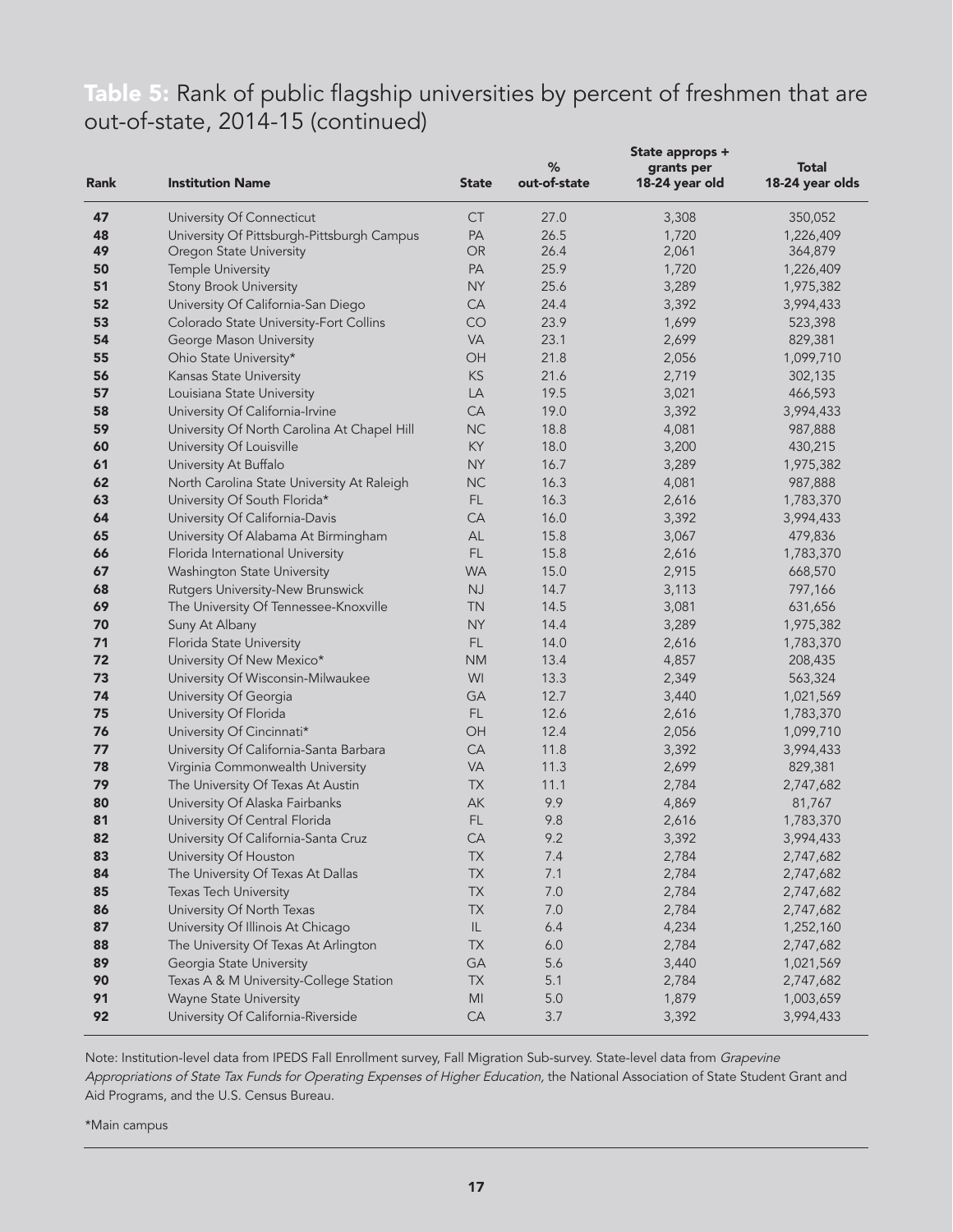Out-of-state enrollment growth alters campus socioeconomic and racial compositio[n.59 D](#page-22-0)ata from the National Postsecondary Student Aid Study (NPSAS) show that out-ofstate students tend to be richer than in-state students, are more likely to have parents with a baccalaureate degree, and are more likely than in-state students to be white or Asian, and less likely to be black or Latino. Researchers Ozan Jaquette, Bradley Curs, and Julie Posselt found that growth in the share of out-of-state freshman at public research universities was also associated with declines in the share of Pell Grant recipients and the share of underrepresented minority student[s.60 T](#page-22-0)he negative relationship between the percentage of out-of-state students and the percentage of Pell Grant recipients was stronger at prestigious public research universities and stronger at universities located in states with high poverty rates.

To give a more concrete representation, at many public research universities the percentage of out-of-state students increased by more than 10 percentage points (e.g., from 20% out-of-state to 30% out-of-state). Our models found that a 10 percentage point increase in out-of-state students was associated with a 1.7 percentage point decline in the share of Pell Grant recipients (e.g., from 25% Pell to 23.3% Pell). For prestigious public flagship research universities, this same increase in the share of out-of-state students was associated with a 2.7 percentage point decline in the share of Pell Grant recipients (e.g., from 25% Pell to 22.3% Pell). Thus, the aggressive shift towards out-of-state enrollment by many public research universities is associated with socioeconomic uniformity which, in turn, is associated with negative student development outcomes for moderate- and low-income students.<sup>61,62</sup>

How do out-of-state students compare to in-state students academically? In some cases, the out-of-state population performs less well. NPSAS data show that out-of-state students tend to have higher SAT/ACT scores, but in-state students tend to have higher high school GPAs.<sup>63</sup> Further, retention studies from individual institutions tend to find that out-of-state students have *higher* dropout rates than in-state students, particularly at less-selective public universities.<sup>64,65</sup> These trends support the idea that less-prestigious public

flagship universities are enrolling affluent out-of-state students who tend to score reasonably well on standardized tests but have unimpressive high school grades and do not take college as seriously as in-state students. In great numbers, these students can adversely change the academic and social climate experienced by high-achieving, lowincome students.<sup>66</sup> This is troublesome (a) for the talented, low-income student who does not have the income to attend elsewhere, (b) for the institution that is being changed by the very presence of these out-of-state (presumably lowerachieving) students, and (c) likely disturbing to the local taxpayers if they knew that their erstwhile state university was serving primarily out-of-state students.

## LIFE AT THE "OUT-OF-STATE" UNIVERSITY

What is life like at the flagship state university for highachieving, low-income students? In "Paying for the Party: How College Maintains Inequality," Elizabeth Armstrong and Laura Hamilton paint an alarming picture.<sup>67</sup> The authors conducted a five-year ethnographic study of the lives of 50 undergraduate women who were freshmen at the same residence hall at a public flagship university in the Midwest. Data analysis revealed that these young women followed one of three pathways: the professional pathway, the mobility pathway, or the party pathway. The professional pathway consisted of affluent, high-achievers pursuing careers in medicine, science, and the law. The mobility pathway consists of working-class students, usually the first in their family to attend college, aspiring for middle-class life. The party pathway views college as a party and is associated with (mostly) affluent students, unchallenging majors, and doing as little schoolwork as possible. Despite their lack of effort, affluent students following the party pathway (55% of the sample) were successful obtaining professional jobs, primarily because of personal connections, while workingclass students following the party pathway fared poorly.

Armstrong and Hamilton found that the party pathway dominated institutional spending priorities.<sup>68</sup> The party pathway was characterized by affluent students with low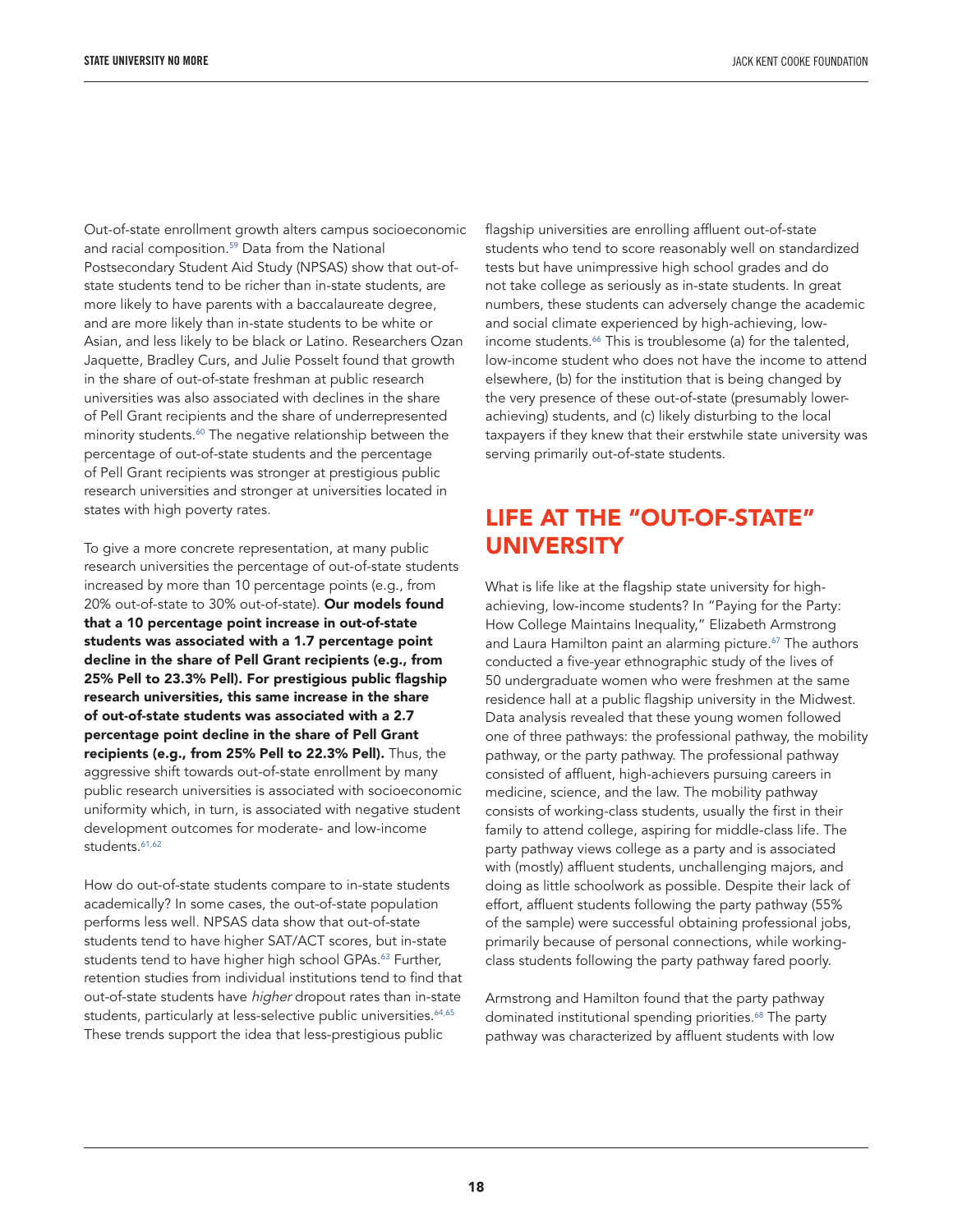Tragically, working-class students who transferred to regional campuses achieved greater social mobility than those who remained at the flagship university because they were not surrounded by the affluence, social pressure, and anti-intellectualism of the party pathway.<sup>70</sup>

academic achievement, who were often from outside the state. In order to attract these students, the university spent lavishly on facilities (e.g., luxury dorms and fitness centers) and big-time collegiate sports. More funding devoted to "country club" amenities meant less funding to student services targeting the needs of working-class students on the mobility pathway. The party pathway also dominated academic life because it was "built around an implicit agreement between the university and students to demand little of one another."<sup>69</sup> Students on the party pathway lowered academic standards by collectively refusing to put forth more effort, by ostracizing students who try to perform academically, through course evaluations, and by enrolling in "easy" classes and majors. Gradually, professors also learn to avoid rigorous coursework, and working-class students feel conspicuous about putting forth effort. The party pathway also dominated the social life. Affluent students on the party pathway had the time and the money to spend on sorority dues, dinners out, drugs, and alcohol and were the most visible constituency on campus. Affluent students on the professional pathway were able to dabble in the party pathway or ignore it altogether, but working-class students often felt excluded, like outcasts.

Tragically, working-class students who transferred to regional campuses achieved greater social mobility than those who remained at the flagship university because they were not surrounded by the affluence, social pressure, and anti-intellectualism of the party pathway.<sup>70</sup> Not every university follows this pattern, of course. But the risk exists that the institution will reach a tipping point where serious academic pursuits become secondary, and the aspiring students from modest means will not be able to achieve their goals of social mobility for themselves and their families. That is the risk of relying on full-paying outsiders to balance the books.

This shift in institutional mission – from a focus on social mobility for talented, hard-working local students to a focus on creating a party atmosphere for intellectually uncurious rich kids – is happening at public flagship universities across the nation. Policy discourse on access inequality for high-achieving, low-income students tends to look at non-prestigious public flagships (e.g., University of Arizona and the University of South Carolina) with disdain because of their lack of selectivity.<sup>71</sup> But public flagship universities are the preeminent higher education institutions in the state, the ones responsible for educating future professionals, economic leaders, and civic leaders. For local first-generation students, attending the state flagship university is a big deal, and a point of pride in the community. Unfortunately, many talented first-generation students never make it to their public flagship university because of state policies that track them into community colleges and because of university recruiting behaviors that prioritize rich kids from out of state. Furthermore, first-generation students who are able to matriculate at their state flagship university are bombarded by a student culture that values affluence and eschews hard work. University of Michigan professor Elizabeth Armstrong writes, "when campus cultures come to be defined by the cultural styles and tastes of affluent, out-of-state students, this has consequences for the sense of inclusion on campus of low-income students. Lowincome students observe the expensive cars, clothes, and leisure of affluent students and too often get the message that only students with means belong on campus." When administrators think they can recruit out-ofstate students to generate revenue at no cost to the university, they are wrong. There is a big cost to the character of the university and to the working-class families these universities were created to serve.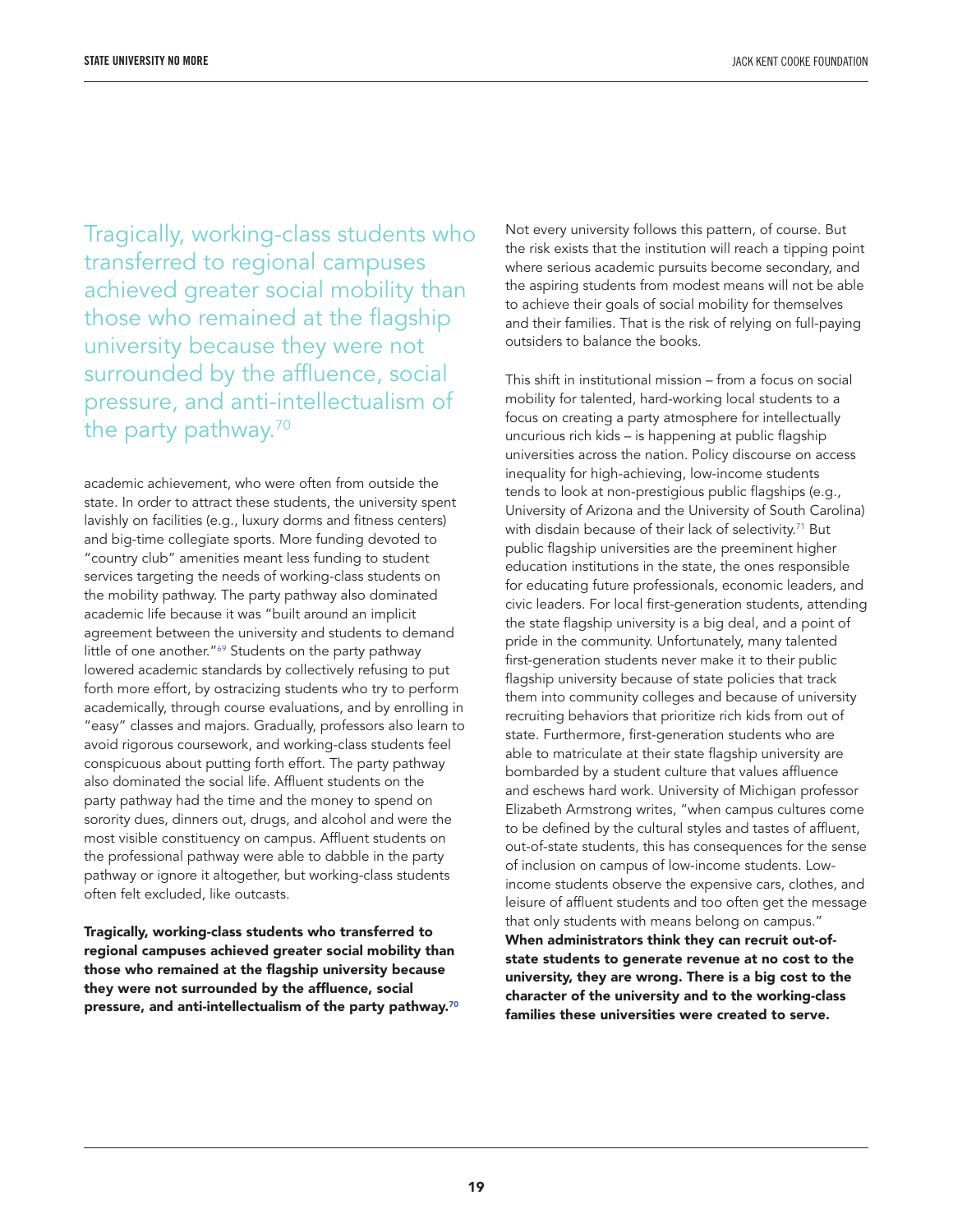## **CONCLUSION**

Historically, public flagship universities have played a critical role as engines of social mobility due to their capacity to collectively serve millions of students. Yet, the national debate has focused on access for low-income students among elite private institutions. Rather than focusing on private intuitions whose populations are miniscule in comparison to public universities, more attention should be given to public universities and the role of states in supporting them.

Unfortunately, many public flagship state universities are straying from their mission to provide an affordable quality education for moderate- and low-income students. While the number of low-income families is growing, access to public flagship universities for moderate- and low-income families is stagnating, and even *declining.* One of the primary causes of declining access is state disinvestment, which causes tuition price to increase and enrollment of moderate- and lowincome students to decline. Additionally, public universities respond to state disinvestment by growing out-of-state enrollment.<sup>72</sup> That nominally "state" universities educate very high percentages of out-of- state students is a phenomenon that boggles the mind. They are misnamed and do not represent the interests of the state, as their name suggests.

In turn, out-of-state enrollment growth is associated with a host of negative consequences. First, for all public flagships, growth in share of out-of-state students is associated with a declining share of low-income students, making lowincome students feel more isolated on campu[s.73 S](#page-22-0)econd, at prestigious public flagships, out-of-state enrollment growth crowds out enrollment opportunities for in-state student[s.74](#page-22-0) Third, less prestigious public flagships are relegated to targeting affluent students who have been rejected by public universities in their own state. Authors Elizabeth Armstrong and Laura Hamilton show that reliance on these low-performing wealthy students tends to 'morph' the very purpose of the institution, making for a weaker class, a less competitive student body, and a less academically focused climat[e.75](#page-22-0)

Out-of-state enrollment growth continues to be a contentious policy issue in states across the country. In California, state legislators have decried the recent surge in out-of-state enrollment at prestigious campuses (e.g, Berkeley, UCLA) within the University of California System and proposed a bill capping system-wide out-of-state

enrollment at 15.5%.<sup>76,77</sup> Rather than wait for legislation, the University of California System proactively proposed to cap out-of-state enrollment at 20% system-wide.<sup>78</sup> Based on findings from research by Bradley Curs and Ozan Jaquette, we believe this cap will create more enrollment opportunities for Californians at prestigious University of California campuses.<sup>79</sup> In Wisconsin, by contrast, the Board of Regents removed the cap on out-of-state enrollment at the University of Wisconsin-Madison. Removing this cap may reduce enrollment opportunities for Wisconsin residents.

Public flagship universities require sufficient funding to serve moderate- and low-income students and to provide these students a high-quality education. Unfortunately, legislators in many states have gutted state appropriations, even as state economies recover. State appropriations must increase and funding models should meet the enrollment needs of the states, help subsidize the cost of educating moderateand low-income students, and continue to subsidize major research endeavors. Further, state policies that cap out-ofstate enrollment should be tied to an agreement that the state provides sufficient funding. This way, the responsibility of public universities to serve state residents depends on the responsibility of the state to fund its public universities and vice-versa. At the federal level, the increase in Pell Grant funding by the Obama Administration helped many low-income students enroll in public flagships, but Pell Grant funding has eroded somewhat in recent years. Highquality public flagship universities are in part dependent on increased Pell Grant funding.

As demonstrated, moderate- and low-income families are the ones that bear the brunt of cuts in state and federal funding for higher education. Elected officials must be reminded of the far-reaching consequences of their decisions not to provide full funding to their state flagship universities. The impact on families of modest means frequently denies their children equality of educational opportunity because the institution has become dependent on out-of-state family wealth.

Public flagship universities have been the primary agents for social mobility since the GI Bill was enacted in 1944. The state public flagship universities have assured that students were able to rise above their family's economic class. We are now tottering on the edge of many of the flagship state universities becoming instruments of social stratification.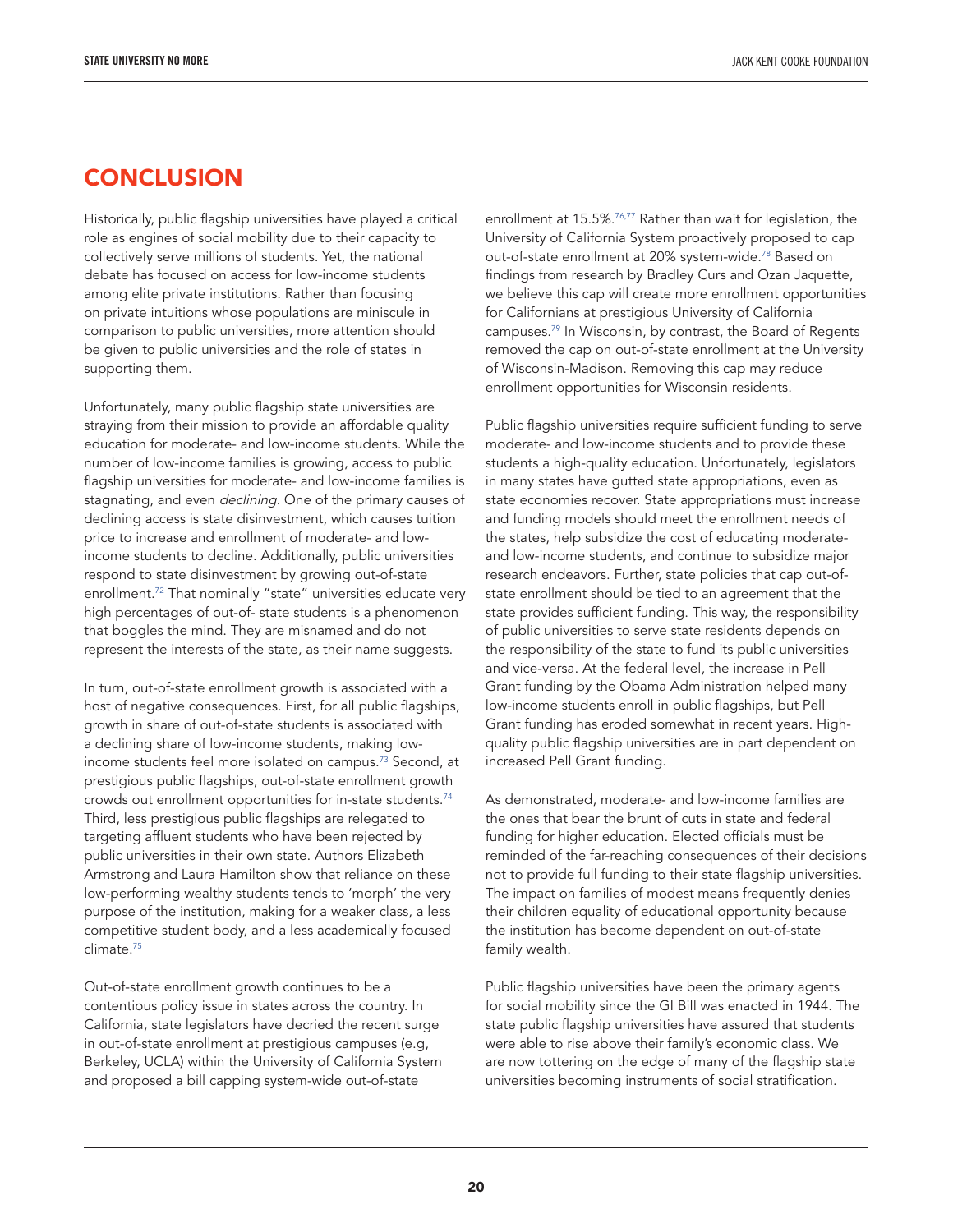#### <span id="page-20-0"></span>ENDNOTES

1 Haycock, K. & Gerald, D (2006). *Engines of inequality: Diminishing*  equity in the nation's premier public universities. Retrieved from [https://](https://edtrust.org/resource/engines-of-inequality-diminishing-equity-in-the-nations-premier-public-universities/) [edtrust.org/resource/engines-of-inequality-diminishing-equity-in-the](https://edtrust.org/resource/engines-of-inequality-diminishing-equity-in-the-nations-premier-public-universities/)[nations-premier-public-universities/](https://edtrust.org/resource/engines-of-inequality-diminishing-equity-in-the-nations-premier-public-universities/)

2 Rudolph, F. (1962). *The American college and university: A history* (1st ed.). New York: Alfred A. Knopf.

3 Hoxby, C. M., & Avery, C. (2013). *The missing "one-offs": The hidden supply of high-achieving, low-income students.* Retrieved from [http://](https://www.brookings.edu/wp-content/uploads/2016/07/2013a_hoxby.pdf) [www.brookings.edu/~/media/projects/bpea/spring%202013/2013a\\_](https://www.brookings.edu/wp-content/uploads/2016/07/2013a_hoxby.pdf) [hoxby.pdf](https://www.brookings.edu/wp-content/uploads/2016/07/2013a_hoxby.pdf)

4 The White House. (2014b). *Increasing college opportunity for lowincome students.* Retrieved from [https://obamawhitehouse.archives.gov/](https://obamawhitehouse.archives.gov/sites/default/files/docs/increasing_college_opportunity_for_low-income_students_report.pdf) [sites/default/files/docs/increasing\\_college\\_opportunity\\_for\\_low-income\\_](https://obamawhitehouse.archives.gov/sites/default/files/docs/increasing_college_opportunity_for_low-income_students_report.pdf) [students\\_report.pdf](https://obamawhitehouse.archives.gov/sites/default/files/docs/increasing_college_opportunity_for_low-income_students_report.pdf)

5 Long, B. T., & Kurlaender, M. (2009). Do Community Colleges Provide a Viable Pathway to a Baccalaureate Degree? *Educational Evaluation and Policy Analysis, 31*(1), 30-53.

6 California State Department of Education. (1960). *A master plan for higher education in California, 1960-1975.* Sacramento: California State Dept. of Education.

7 Richardson, R. C., Bracco, K. R., Callan, P. M., & Finney, J. E. (1999). *Designing state higher education systems for a new century.* Washington, D.C.: American Council on Education/Oryx Press.

8 Gerald & Haycock, 2006

9 Haycock, K., Mary, L., & Engle, J. (2010). *Opportunity adrift: Our flagship universities are straying from their public mission.* Retrieved from Washington, D.C.: [http://www.annarbor.com/Opportunity%20](http://www.annarbor.com/Opportunity%20Adrift()-6.pdf) [Adrift\(\)-6.pdf](http://www.annarbor.com/Opportunity%20Adrift()-6.pdf)

10 Burd, S. (2014). *Undermining Pell, volume II: How college's pursuit of prestige and revenue is hurting low income students.* Retrieved from Washington, DC: [http://newamerica.org/downloads/](http://newamerica.org/downloads/UnderminingPellVolume2_SBurd_20140917.pdf) [UnderminingPellVolume2\\_SBurd\\_20140917.pdf](http://newamerica.org/downloads/UnderminingPellVolume2_SBurd_20140917.pdf)

11 Duderstadt, J. J. (2016). *Charting the course of the University of Michigan over half a century.* Ann Arbor, MI: University of Michigan Press.

<sup>12</sup> The Washington Post recently reported on the special treatment of applicants of wealthy alumni and prominent donors at the University of Virginia. Shapiro, T.R. (2017, April 1). At U-Va., a 'watch list' flags VIP applicants for special handling. *The Washington Post.* Retrieved from [https://www.washingtonpost.com/local/](https://www.washingtonpost.com/local/education/at-u-va-a-watch-list-flags-vip-applicants-for-special-handling/2017/04/01/9482b256-106e-11e7-9d5a-a83e627dc120_story.html?utm_term=.9d52775d7122#comments) [education/at-u-va-a-watch-list-flags-vip-applicants-for-special](https://www.washingtonpost.com/local/education/at-u-va-a-watch-list-flags-vip-applicants-for-special-handling/2017/04/01/9482b256-106e-11e7-9d5a-a83e627dc120_story.html?utm_term=.9d52775d7122#comments)[handling/2017/04/01/9482b256-106e-11e7-9d5a-a83e627dc120\\_story.](https://www.washingtonpost.com/local/education/at-u-va-a-watch-list-flags-vip-applicants-for-special-handling/2017/04/01/9482b256-106e-11e7-9d5a-a83e627dc120_story.html?utm_term=.9d52775d7122#comments) [html?utm\\_term=.9d52775d7122#comments](https://www.washingtonpost.com/local/education/at-u-va-a-watch-list-flags-vip-applicants-for-special-handling/2017/04/01/9482b256-106e-11e7-9d5a-a83e627dc120_story.html?utm_term=.9d52775d7122#comments)

<sup>13</sup> Jaquette, O., Curs, B. R., & Posselt, J. R. (2016). Tuition rich, mission poor: Nonresident enrollment growth and the socioeconomic and racial composition of public research universities. *Journal of Higher Education, 87*(5), 635-673.

14 Curs, B. R., & Jaquette, O. (2017). Crowded Out? The Effect of Nonresident Enrollment on Resident Access to Public Research Universities. *Educational Evaluation and Policy Analysis.* Advance online publication.

15 Curs, B. R. (2015). *What can merit-aid buy? The effects of financial aid packages on the enrollment decisions of applicants to a large public university.* University of Missouri working paper.

<sup>16</sup> Leeds, D. M., & DesJardins, S. L. (2015). The effect of merit Aid on enrollment: A regression discontinuity analysis of Iowa's National Scholars Award. *Research in Higher Education, 56*(7), 471-495.

17 Armstrong, E. A., & Hamilton, L. T. (2013). *Paying for the party: how college maintains inequality.* Cambridge, Massachusetts: Harvard University Press.

<sup>18</sup> Armstrong and Hamilton (2013).

<sup>19</sup> Hoxby and Avery (2013).

20 Hoxby, C. M., & Turner, S. (2013). *Expanding college opportunities for high-achieving, low income students.* Retrieved from [https://siepr.](http://siepr.stanford.edu/research/publications/expanding-college-opportunities-high-achieving-low-income-students) [stanford.edu/?q=/system/files/shared/pubs/papers/12-014paper.pdf](http://siepr.stanford.edu/research/publications/expanding-college-opportunities-high-achieving-low-income-students)

21 The White House. (2014a). *Commitments to action on college opportunity.* Retrieved from Washington, DC:

<sup>22</sup> The White House (2014b).

23 M. Gladwell (Producer). (2016). *Revisionist History* [Audio podcast]. Retrieved from <http://revisionisthistory.com/>

<sup>24</sup> New York Times. (2015, Sept. 16). Top colleges doing the most for lowincome students. New York Times. Retrieved from [https://www.nytimes.](https://www.nytimes.com/interactive/2015/09/17/upshot/top-colleges-doing-the-most-for-low-income-students.html?_r=3) [com/interactive/2015/09/17/upshot/top-colleges-doing-the-most-for](https://www.nytimes.com/interactive/2015/09/17/upshot/top-colleges-doing-the-most-for-low-income-students.html?_r=3)[low-income-students.html?\\_r=3](https://www.nytimes.com/interactive/2015/09/17/upshot/top-colleges-doing-the-most-for-low-income-students.html?_r=3)

<sup>25</sup> Based on author calculations

26 Frank, R. H., & Cook, P. J. (1995). *The winner-take-all society: how more and more Americans compete for ever fewer and bigger prizes, encouraging economic waste, income inequality, and an impoverished cultural life.* New York: Free Press.

<sup>27</sup> Public flagship universities defined as public institutions categorized as "Doctoral Universities: Highest Research Activity" by the 2015 Carnegie Classification. For each state that does not have one of these institutions (Alaska, Idaho, Montana, Nevada, Maine, North Dakota, New Hampshire, Rhode Island, South Dakota, Vermont, Wyoming) one university was defined as the public flagship based on selectivity and research funding. Private selective institutions defined as those categorized as "highly" or "most" competitive by the 2004 Barron's Profiles of American Colleges.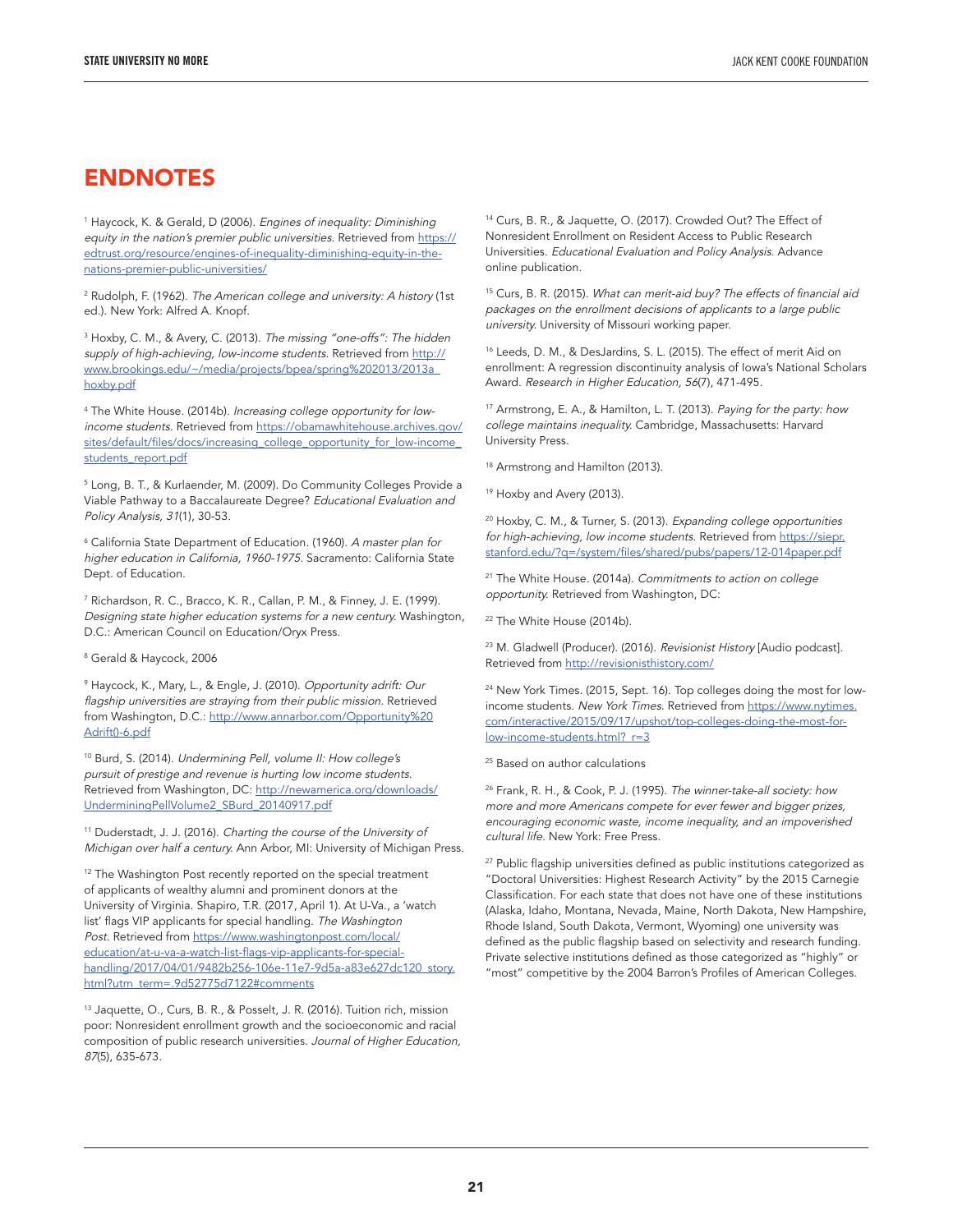<span id="page-21-0"></span><sup>28</sup> Some back-of-the-envelope calculations show that increasing access at selective private colleges will not solve access problems for high-achieving, low-income students. About 15.9% of the 626,000 undergraduates attending private selective colleges received Pell Grants in 2014-15. By contrast, Pell Grant recipients represent about 23.2% of undergraduates at Vassar College, which deserves praise for prioritizing access for low-income students and which was recognized in 2015 with the Cooke Prize for Equity in Educational Excellence. What if the percentage of Pell Grant recipients at selective privates increased 7.3 percentage points from 15.9% to 23.2% (assuming the total number of Pell recipients in the country remained the same)? *The number of Pell recipients at selective privates would increase from about 100,000 to 145,000, but would still only represent 1.8% of the 8.2 million Pell recipients in 2014-15.* These calculations suggest that efforts to increase nationwide social mobility by growing Pell enrollment at selective private colleges is akin asking Michelin 3-Star restaurants to reserve some tables for families on Food Stamps. Such a program would benefit some families, but would not diminish nationwide food insecurity. By contrast, what if the percentage of Pell Grant recipients at public flagship universities also increased 7.3 percentage points from 27.4%, the current percentage, to 34.7%? The number of Pell recipients at public flagships would increase from about 710,000 to about 900,000 students and the percentage of all Pell Grant recipients attending public flagships would increase from 8.7% to about 11.0%.

29 Burd (2014).

<sup>30</sup> Haycock, Mary, and Engle (2010).

31 Koshal, R. K., & Koshal, M. (2000). State appropriations and higher education tuition: What is the relationship. *Education Economics, 8*(1), 81-89.

32 Rizzo, M. J., & Ehrenberg, R. G. (2004). Resident and nonresident tuition and enrollment at flagship state universities. In C. M. Hoxby (Ed.), The economics of where to go, when to go, and how to pay for it (pp. 303-353). Chicago: University of Chicago Press.

33 McBain, L. (2010). *Tuition-setting authority and deregulation at state colleges and universities.* Retrieved from [http://www.aascu.org/policy/](http://www.aascu.org/policy/publications/policy-matters/2010/tuitionsettingauthority.pdf) [publications/policy-matters/2010/tuitionsettingauthority.pdf](http://www.aascu.org/policy/publications/policy-matters/2010/tuitionsettingauthority.pdf)

<sup>34</sup> Heller, D. E. (1997). Student price response in higher education: an update to Leslie and Brinkman. *Journal of Higher Education, 68*(6), 624- 657.

<sup>35</sup> Heller, D. E. (1999). The effects of tuition and state financial aid on public college enrollment. *Review of Higher Education, 23*(1), 65-89.

<sup>36</sup> Hemelt, S. W., & Marcotte, D. E. (2011). The impact of tuition increases on enrollment at public colleges and universities. *Educational Evaluation and Policy Analysis, 33*(4), 435-457.

37 Kane, T. J. (1995). Rising public college tuition and college entry: How well do public subsidies promote access to college? *National Bureau of Economic Research Working Paper Series, No. 5164.*

<sup>38</sup> These data come from the IPEDS Student Financial Aid survey. This survey assumes that average total cost of attendance is the same for all students, but calculates average grant aid separately by income group. The average net price paid for each income group is then calculated as average total cost of attendance minus average grant aid for each income group.

<sup>39</sup> Schafhouser, D. (2017, March 29). New Mexico has most affordable college credits, Vermong most expensive. *Campus Technology.* Retrieved from [https://campustechnology.com/articles/2017/03/29/new-mexico](https://campustechnology.com/articles/2017/03/29/new-mexico-has-most-affordable-college-credits.aspx)[has-most-affordable-college-credits.aspx](https://campustechnology.com/articles/2017/03/29/new-mexico-has-most-affordable-college-credits.aspx)

40 Korn, M. (2017, March 11). States challenge public universities to prove they are worth their funding. *The Wall Street Journal.* Retrieved from [https://www.wsj.com/articles/states-challenge-public-universities-to](https://www.wsj.com/articles/states-challenge-public-universities-to-prove-they-are-worth-their-funding-1489233600?mod=itp&mod=djemITP_h)[prove-they-are-worth-their-funding-1489233600?mod=itp&mod=djemI](https://www.wsj.com/articles/states-challenge-public-universities-to-prove-they-are-worth-their-funding-1489233600?mod=itp&mod=djemITP_h) [TP\\_h](https://www.wsj.com/articles/states-challenge-public-universities-to-prove-they-are-worth-their-funding-1489233600?mod=itp&mod=djemITP_h)

41 Hillman, N. W., Tandberg, D. A., & Gross, J. P. K. (2014a). Marketbased higher education: Does Colorado's voucher model improve higher education access and efficiency? *Research in Higher Education, 55*(6), 601-625.

42 Hillman, N. W., Tandberg, D. A., & Gross, J. P. K. (2014b). Performance funding in higher education: do financial incentives impact college completions? *Journal of Higher Education, 85*(6), 826-857.

43 Kelchen, R., & Stedrak, L. J. (2016). Does Performance-Based Funding Affect Colleges' Financial Priorities? *Journal of Education Finance, 41*(3), 302-321.

44 Korn (2017)

45 Pfeffer, J., & Salancik, G. R. (1978). *The external control of organizations: A resource dependence perspective.* New York: Harper & Row.

46 Jaquette, Curs, and Posselt (2016).

47 Jaquette, O., & Curs, B. R. (2015). Creating the out-of-state university: Do public universities increase nonresident freshman enrollment in response to declining state appropriations? *Research in Higher Education, 56*(6), 535-565.

<sup>49</sup> DesJardins, S. L. (2001). Assessing the effects of changing institutional aid policy. *Research in Higher Education, 42*(6), 653-678.

50 Leeds and DesJardins (2015).

51 University of Alabama. (2015). Open Records. Retrieved from [http://](http://open.ua.edu/) [open.ua.edu/](http://open.ua.edu/)

<sup>52</sup> These are calculations based on IPEDS data.

<sup>48</sup> Curs (2015).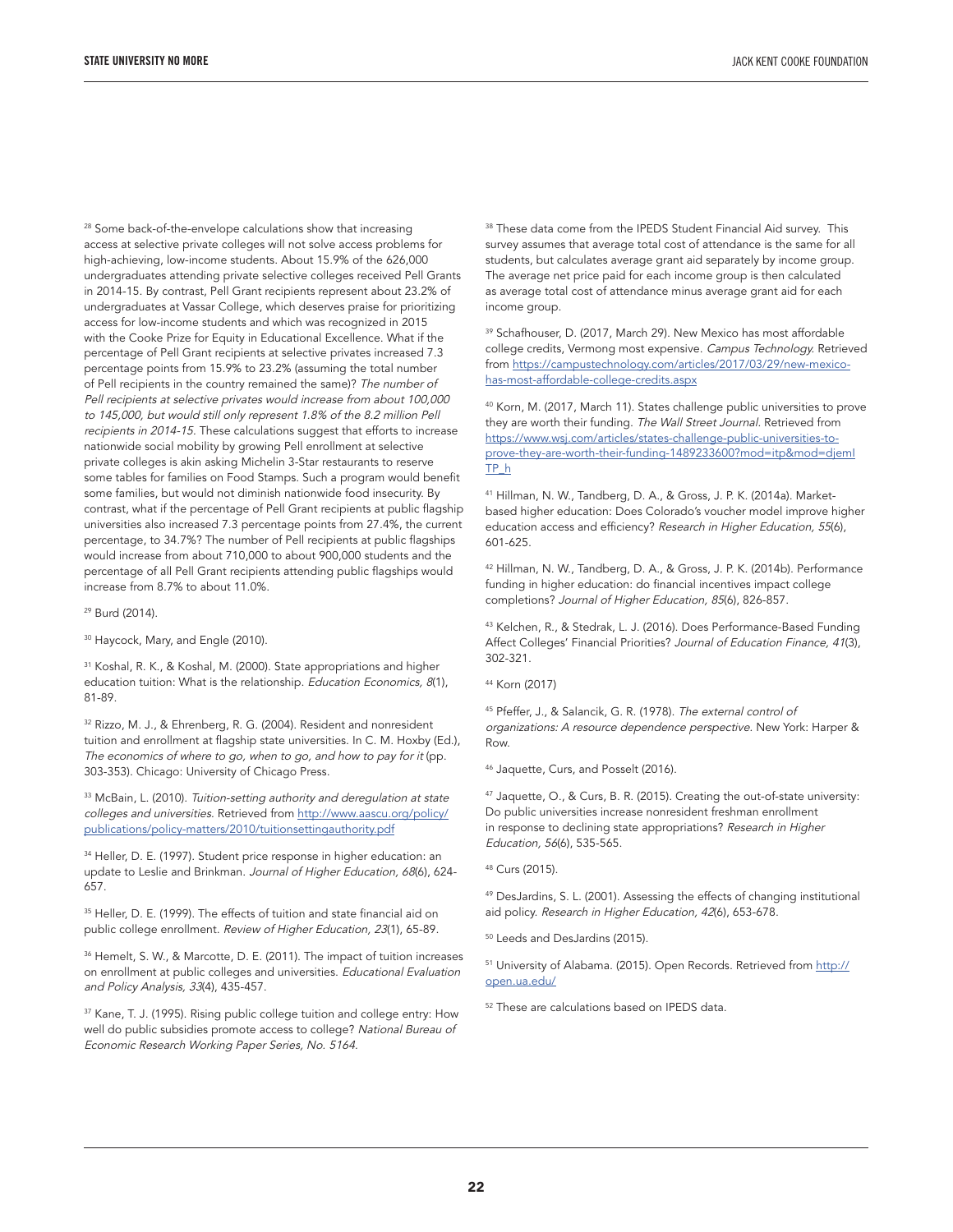<span id="page-22-0"></span>53 Rubin, C. (2014, Sept. 19). Making a splash on campus: College recreation now includes pool parties and river rides. *New York Times.* Retrieved from [https://www.nytimes.com/2014/09/21/fashion/college](https://www.nytimes.com/2014/09/21/fashion/college-recreation-now-includes-pool-parties-and-river-rides.html)[recreation-now-includes-pool-parties-and-river-rides.html](https://www.nytimes.com/2014/09/21/fashion/college-recreation-now-includes-pool-parties-and-river-rides.html)

<sup>54</sup> Goldberg, M. (2015, May 19). This is what happens when you slash funding for public universities. *The Nation.*

<sup>55</sup> Burd, S. (2015, March 11). Are public universities becoming bastions of privilege? *Hechinger Report.* Retrieved from [http://hechingerreport.org/](http://hechingerreport.org/public-universities-becoming-bastions-privilege/) [public-universities-becoming-bastions-privilege/](http://hechingerreport.org/public-universities-becoming-bastions-privilege/)

56 Assembly Bill No. 1711, California State Legislature, (2016).

57 Peacock, N. (2015). *AB 352 (Gaines), as amended March 16, 2015, Scheduled for hearing in the Assembly Higher Education Committee on April 21, 2015.* Retrieved from [http://www.ucop.edu/state-governmental](http://www.ucop.edu/state-governmental-relations/legislation/search/php-app/read_doc.php?id=3031)[relations/legislation/search/php-app/read\\_doc.php?id=3031](http://www.ucop.edu/state-governmental-relations/legislation/search/php-app/read_doc.php?id=3031)

58 Curs and Jaquette (forthcoming).

59 Jaquette, Curs, and Posselt (2016)

<sup>60</sup> Jaquette, Curs, and Posselt (2016).

61 Espenshade, T. J., Radford, A. W., & Chung, C. Y. (2009). *No longer separate, not yet equal: Race and class in elite college admission and campus life.* Princeton: Princeton University Press.

62 Oldfield, K. (2007). Humble and hopeful: Welcoming first-generation poor and working-class students to college. *About Campus, 11*(6), 2-12.

<sup>63</sup> Jaquette, Curs, and Posselt (2016).

<sup>64</sup> Nora, A., Barlow, L., & Crisp, G. (2005). Student persistence and degree attainment beyond the first year in college: The need for research. In A. Seidman (Ed.), *College student retention: Formula for student success* (2nd ed., pp. 129-154). Westport, CT: Praeger.

<sup>65</sup> Singell, L. D., & Waddell, G. R. (2010). Modeling retention at a large public university: Can at-risk students be identified early enough to treat? *Research in Higher Education, 51*(6), 546-572.

<sup>66</sup> Armstrong and Hamilton (2013).

- 67 Armstrong and Hamilton (2013).
- <sup>68</sup> Armstrong and Hamilton (2013).
- 69 Armstrong and Hamilton (2013).
- 70 Armstrong and Hamilton (2013).
- <sup>71</sup> Hoxby and Avery (2013).
- 72 Jaquette and Curs (2015).
- 73 Jaquette, Curs, and Posselt (2016).
- <sup>74</sup> Curs and Jaquette.
- <sup>75</sup> Armstrong and Hamilton (2013).

76 Koseff, A. (2015, May 13). California legislators blast UC over financial aid for out-of-state students. *The Sacramento Bee.* Retrieved from [http://](http://www.jsonline.com/news/education/end-of-cap-would-put-uw-madison-on-path-of-other-flagships-b99591533z1-331164301.html) [www.jsonline.com/news/education/end-of-cap-would-put-uw-madison](http://www.jsonline.com/news/education/end-of-cap-would-put-uw-madison-on-path-of-other-flagships-b99591533z1-331164301.html)[on-path-of-other-flagships-b99591533z1-331164301.html](http://www.jsonline.com/news/education/end-of-cap-would-put-uw-madison-on-path-of-other-flagships-b99591533z1-331164301.html)

77 California State Legislature (2016).

78 Watanabe, T. (2017, March 6). UC proposes its first enrollment cap — 20% — on out-of-state students. *The Los Angeles Times.* Retrieved from [http://www.latimes.com/local/lanow/la-me-ln-uc-limit-nonresident](http://www.latimes.com/local/lanow/la-me-ln-uc-limit-nonresident-students-20170306-story.html)[students-20170306-story.html](http://www.latimes.com/local/lanow/la-me-ln-uc-limit-nonresident-students-20170306-story.html)

79 Curs and Jaquette (forthcoming).